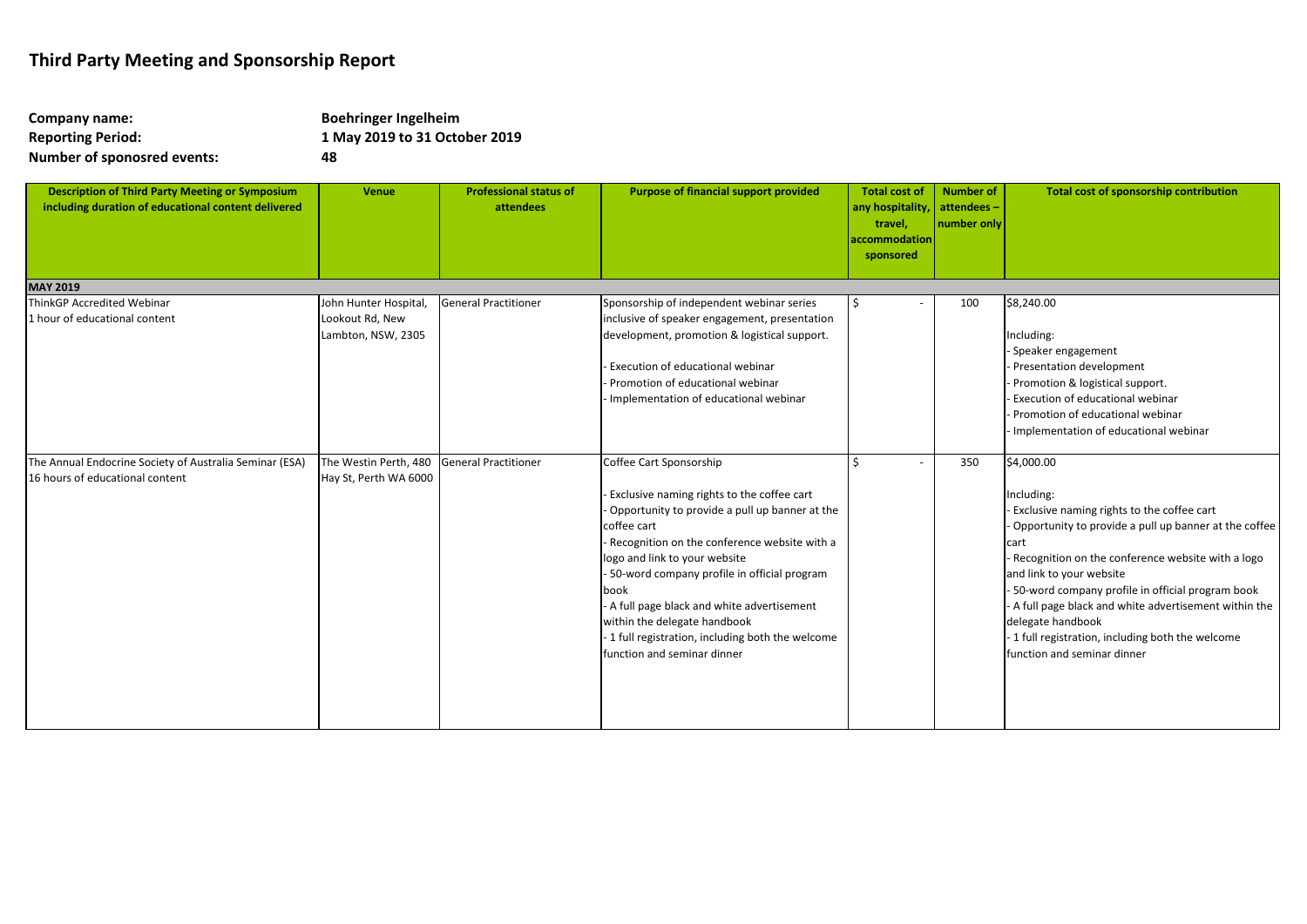| <b>Description of Third Party Meeting or Symposium</b><br>including duration of educational content delivered                             | <b>Venue</b>                                                                                                       | <b>Professional status of</b><br>attendees                                                    | <b>Purpose of financial support provided</b>                                                                                                                                                                                                                                                                                                                                                             | <b>Total cost of</b><br>any hospitality,<br>travel,<br>accommodation<br>sponsored | <b>Number of</b><br>attendees -<br>number only | <b>Total cost of sponsorship contribution</b>                                                                                                                                                                                                                                                                                                                                      |
|-------------------------------------------------------------------------------------------------------------------------------------------|--------------------------------------------------------------------------------------------------------------------|-----------------------------------------------------------------------------------------------|----------------------------------------------------------------------------------------------------------------------------------------------------------------------------------------------------------------------------------------------------------------------------------------------------------------------------------------------------------------------------------------------------------|-----------------------------------------------------------------------------------|------------------------------------------------|------------------------------------------------------------------------------------------------------------------------------------------------------------------------------------------------------------------------------------------------------------------------------------------------------------------------------------------------------------------------------------|
| South Australia Health & Medical Research Institute -<br>Evidence to Practice 2019 Heart Symposium<br>9 hours of educational content      | <b>Adelaide Convention</b><br>Centre, North Terrace,<br>Adelaide, SA 5000                                          | Cardiologist<br>Cardiology Registrar<br><b>Advanced Trainees</b>                              | Attendee travel, accommodation and ground<br>transport, venue (audio visual) and catering<br>costs, dinner, speaker honoraria, meeting<br>materials (printing)<br>Company logo advertised on invitations and<br>presentation materials                                                                                                                                                                   | 15,000.00                                                                         | 100                                            | \$20,000.00<br>Including:<br>Ground transport<br>Venue (audio visual)<br>Catering costs<br>Dinner<br>Speaker honoraria<br>Printing of meeting materials<br>Company logo advertised on invitations and<br>presentation materials                                                                                                                                                    |
| Baker Institute - Melbourne Diabetes Symposium:<br>Stop.Watch.Diabetes<br>5.5 hours of educational content                                | Melbourne Convention General Practioner<br>& Exhibition Centre, 1<br>Convention Centre Pl,<br>South Wharf VIC 3006 |                                                                                               | Sponsorship to support the running of the event, $\frac{1}{5}$<br>venue costs, Audio Visuals, marketing, food and<br>beverage, speaker honoraria<br>Platinum Sponsorship Package<br>Sponsorship of educational session<br>Promotional insert in the delegate satchel<br>Trade display space<br>Post seminar direct mail<br>3 advertisements in the e-newsletter<br>Company logo in the delegate handbook |                                                                                   | 220                                            | \$7,0000.00<br>Including:<br>Venue costs<br><b>Audio Visuals</b><br>Catering<br>Speaker honoraria<br>Trade display space<br>Platinum Sponsorship Package<br>Sponsorship of educational session<br>Promotional insert in the delegate satchel<br>- Trade display space<br>Post seminar direct mail<br>3 advertisements in the e-newsletter<br>Company logo in the delegate handbook |
| Diabetes, Obesity & Metabolism Translational Research<br>Institute - Diabetes Tech and Talk Conference<br>13 hours of educational content | Rydges Campbelltown,<br>15 Old Menangle Rd,<br>Campbelltown NSW<br>2560.                                           | <b>General Practioner</b><br>Practice Manager<br>Nurse<br>Pharmacist<br>Dietician<br>Educator | Venue and catering for conference.<br>Trade Table<br>Logo on conference booklet                                                                                                                                                                                                                                                                                                                          |                                                                                   | 120                                            | \$2500.00<br>Including:<br>- Trade Table<br>Logo on conference booklet                                                                                                                                                                                                                                                                                                             |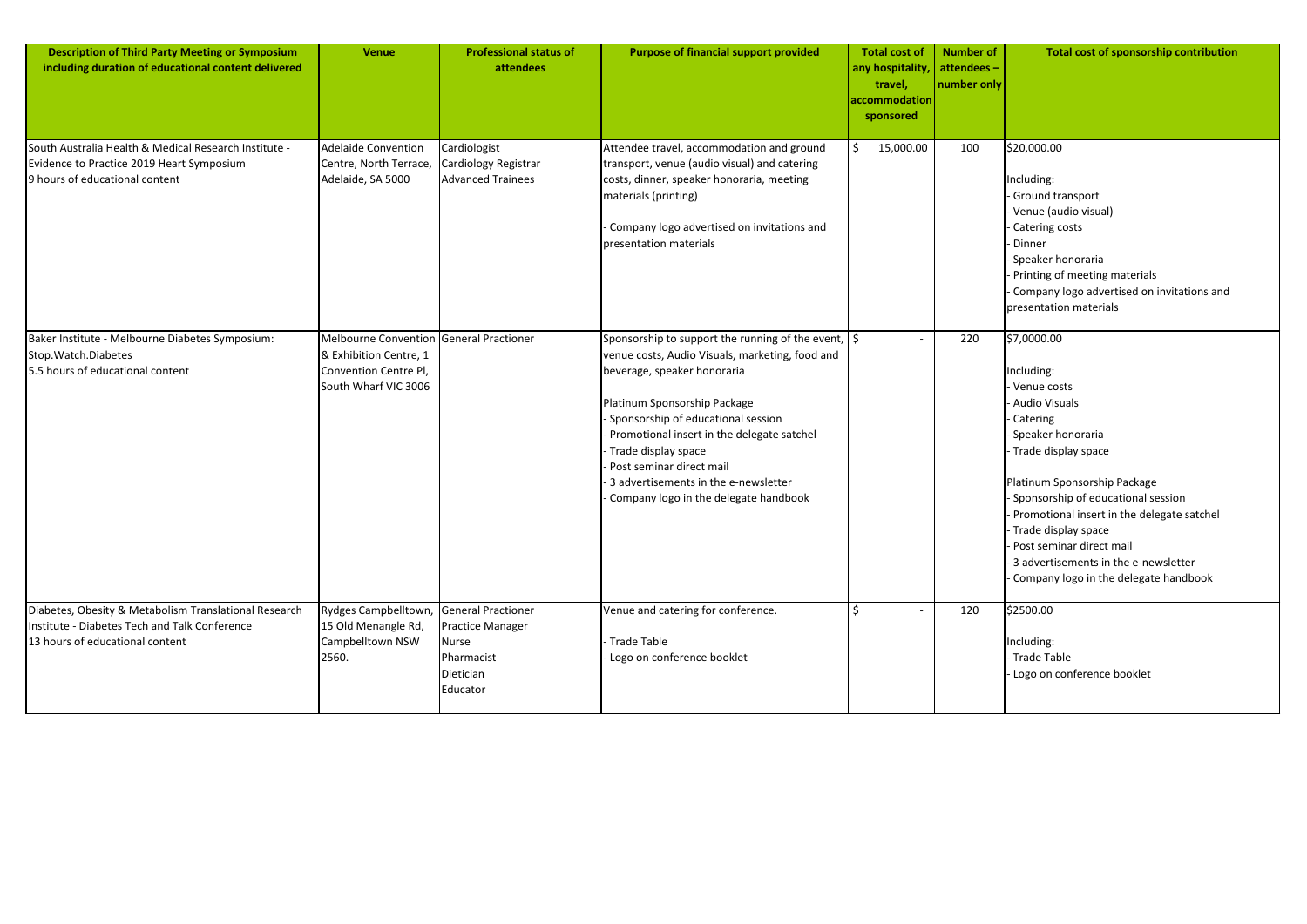| <b>Description of Third Party Meeting or Symposium</b><br>including duration of educational content delivered         | <b>Venue</b>                                                                                        | <b>Professional status of</b><br>attendees | <b>Purpose of financial support provided</b>                                                                                                                                                                                                                                     | <b>Total cost of</b><br>any hospitality,<br>travel,<br>accommodation<br>sponsored | <b>Number of</b><br>attendees-<br>number only | <b>Total cost of sponsorship contribution</b>                                                                                                                                                                                                                        |
|-----------------------------------------------------------------------------------------------------------------------|-----------------------------------------------------------------------------------------------------|--------------------------------------------|----------------------------------------------------------------------------------------------------------------------------------------------------------------------------------------------------------------------------------------------------------------------------------|-----------------------------------------------------------------------------------|-----------------------------------------------|----------------------------------------------------------------------------------------------------------------------------------------------------------------------------------------------------------------------------------------------------------------------|
| MedTalks 2019; Clinical conundrums in type 2 diabetes:<br>Management after metformin<br>1 hour of educational content | Sydney Showground, 1<br>Showground Road,<br>Sydney Olympic Park,<br><b>NSW 2127</b>                 | General Practioner                         | Independent medical education sponsorship<br>(content creation, production, marketing, event<br>management, CPD accreditation, reporting,<br>speaker honoraria, travel and accommodation)<br>Opportunity to support clinical care education<br>and training for general practice |                                                                                   | 431                                           | \$65,000.00<br>Including:<br>Speaker Honoraria, travel and accommodation<br>Content creation<br>Production<br>Marketing<br>Event management<br>CPD accreditation<br>Reporting<br>Opportunity to support clinical care education and<br>training for general practice |
| Continuing medical education CME Meeting Canberra<br>Hospital Endocrinologists<br>2 hours of educational content      | Easts Hotel, 69<br>Canberra Avenue,<br>Kingston ACT 2604                                            | Endocrinologist                            | Food and beverage                                                                                                                                                                                                                                                                | 1,209.00                                                                          | 17                                            | \$1,209.00<br>Including:<br>Food and beverages                                                                                                                                                                                                                       |
| Victorian Advance Trainee Dinner Meeting<br>2 hours of educational content                                            | Hellenic Republic, 26<br>Cotham Rd, Kew VIC<br>3101                                                 | Endocrinologist                            | Food and beverage                                                                                                                                                                                                                                                                | 3,182.00                                                                          | 39                                            | \$3,182.00<br>Including:<br>Food and beverages                                                                                                                                                                                                                       |
| Biennial Update in Paediatric Respiratory Medicine<br>7 hours of educational content                                  | Sydney Children's<br>Hospital, Health<br><b>Education Unit</b><br>High Street, Randwick<br>NSW 2031 | Paediatrician                              | Trestle table for display<br>Satchel insert<br>Hospitality for Exhibitors (2 persons)                                                                                                                                                                                            | $\epsilon$                                                                        | 100                                           | \$3,000.00<br>Including:<br>Trestle table for display<br>Satchel insert<br>Hospitality for Exhibitors (2 persons)                                                                                                                                                    |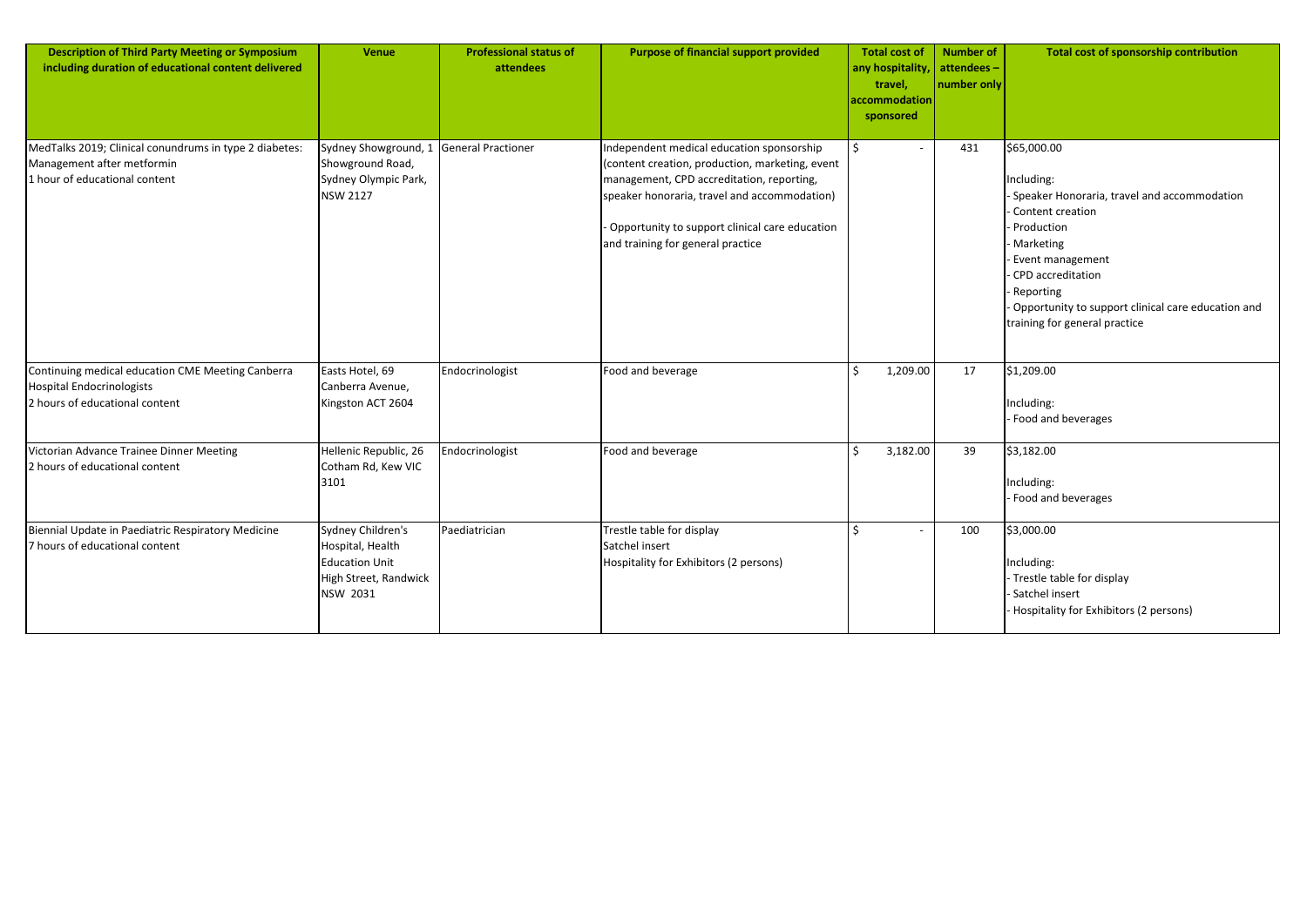| <b>Description of Third Party Meeting or Symposium</b><br>including duration of educational content delivered          | <b>Venue</b>                                                                                                         | <b>Professional status of</b><br>attendees                                                 | <b>Purpose of financial support provided</b>                                                                                                                                                                                                                                                                                                                                                                                                                                                                                                                                                                                                                                            | <b>Total cost of</b><br>any hospitality,<br>travel,<br>accommodation<br>sponsored | <b>Number of</b><br>attendees-<br>number only | <b>Total cost of sponsorship contribution</b>                                                                                                                                                                                                                                                                                                                                                                                                                                                                                                                                                                                                                                      |
|------------------------------------------------------------------------------------------------------------------------|----------------------------------------------------------------------------------------------------------------------|--------------------------------------------------------------------------------------------|-----------------------------------------------------------------------------------------------------------------------------------------------------------------------------------------------------------------------------------------------------------------------------------------------------------------------------------------------------------------------------------------------------------------------------------------------------------------------------------------------------------------------------------------------------------------------------------------------------------------------------------------------------------------------------------------|-----------------------------------------------------------------------------------|-----------------------------------------------|------------------------------------------------------------------------------------------------------------------------------------------------------------------------------------------------------------------------------------------------------------------------------------------------------------------------------------------------------------------------------------------------------------------------------------------------------------------------------------------------------------------------------------------------------------------------------------------------------------------------------------------------------------------------------------|
| <b>JUNE 2019</b>                                                                                                       |                                                                                                                      |                                                                                            |                                                                                                                                                                                                                                                                                                                                                                                                                                                                                                                                                                                                                                                                                         |                                                                                   |                                               |                                                                                                                                                                                                                                                                                                                                                                                                                                                                                                                                                                                                                                                                                    |
| National Association of Diabetes Centres (NADC) PCDS<br>Primary Care Diabetes Summit<br>8 hours of educational content | Melbourne Convention General Practitioner<br>& Exhibition Centre, 1<br>Convention Centre Pl,<br>South Wharf VIC 3006 | Diabetes Educator<br><b>Primary Care Nurse</b><br>Pharmacist<br>Allied Health Professional | Assist with delegate registration fees<br>3x2m exhibition space at the Primary Care<br>Diabetes Summit with logo and support included<br>on associated promotion and onsite collateral<br>One complimentary Summit and exhibitor<br>registration<br>Insertion of company literature in Summit bag<br>(1 item)<br>Acknowledgement as a bronze sponsor on<br>Summit app<br>Acknowledgement as a bronze sponsor on<br>PCDSA and NADC apps in 2019<br>Formal acknowledgement of sponsorship in<br>post Summit thank you email sent to all<br>delegates<br>Recognition of sponsorship in the NADC<br>bimonthly newsletters (distributed to over 1500<br>healthcare professionals nationally) | Ś                                                                                 | 250                                           | \$15,000.00<br>Including:<br>3x2m exhibition space at the Primary Care Diabetes<br>Summit with logo and support included on associated<br>promotion and onsite collateral<br>- One complimentary Summit and exhibitor<br>registration<br>- Insertion of company literature in Summit bag (1<br>item)<br>Acknowledgement as a bronze sponsor on Summit<br> app<br>- Acknowledgement as a bronze sponsor on PCDSA<br>and NADC apps in 2019<br>- Formal acknowledgement of sponsorship in post<br>Summit thank you email sent to all delegates<br>- Recognition of sponsorship in the NADC bimonthly<br>newsletters (distributed to over 1500 healthcare<br>professionals nationally) |
| Cardiac Health Institute (CHI) Live 2019 Educational<br>Webinar<br>1 hour of educational content                       | Arkadin Studio, Level<br>12/50 Berry St, North<br>Sydney NSW 2060                                                    | <b>General Practitioner</b>                                                                | Promotion & logistical support in execution and  <br>implementation of educational webinar                                                                                                                                                                                                                                                                                                                                                                                                                                                                                                                                                                                              | \$.<br>261.20                                                                     | 87                                            | \$11,061.00                                                                                                                                                                                                                                                                                                                                                                                                                                                                                                                                                                                                                                                                        |
| The Baker Institute Health Symposium<br>7 hours of educational content                                                 | <b>Baker Heart and</b><br>Diabetes Institute,<br>Level 7, 75 Commercial<br>Rd, Melbourne VIC<br>3004                 | <b>General Practioner</b>                                                                  | To support running of event<br>Trade stand<br>Logo on event materials<br>Access to GPs + HCPs<br>Banner                                                                                                                                                                                                                                                                                                                                                                                                                                                                                                                                                                                 | \$                                                                                | 72                                            | \$15,000.00<br>Including:<br>- Trade stand<br>- Logo on event materials<br>- Access to GPs + HCPs<br>- Banner                                                                                                                                                                                                                                                                                                                                                                                                                                                                                                                                                                      |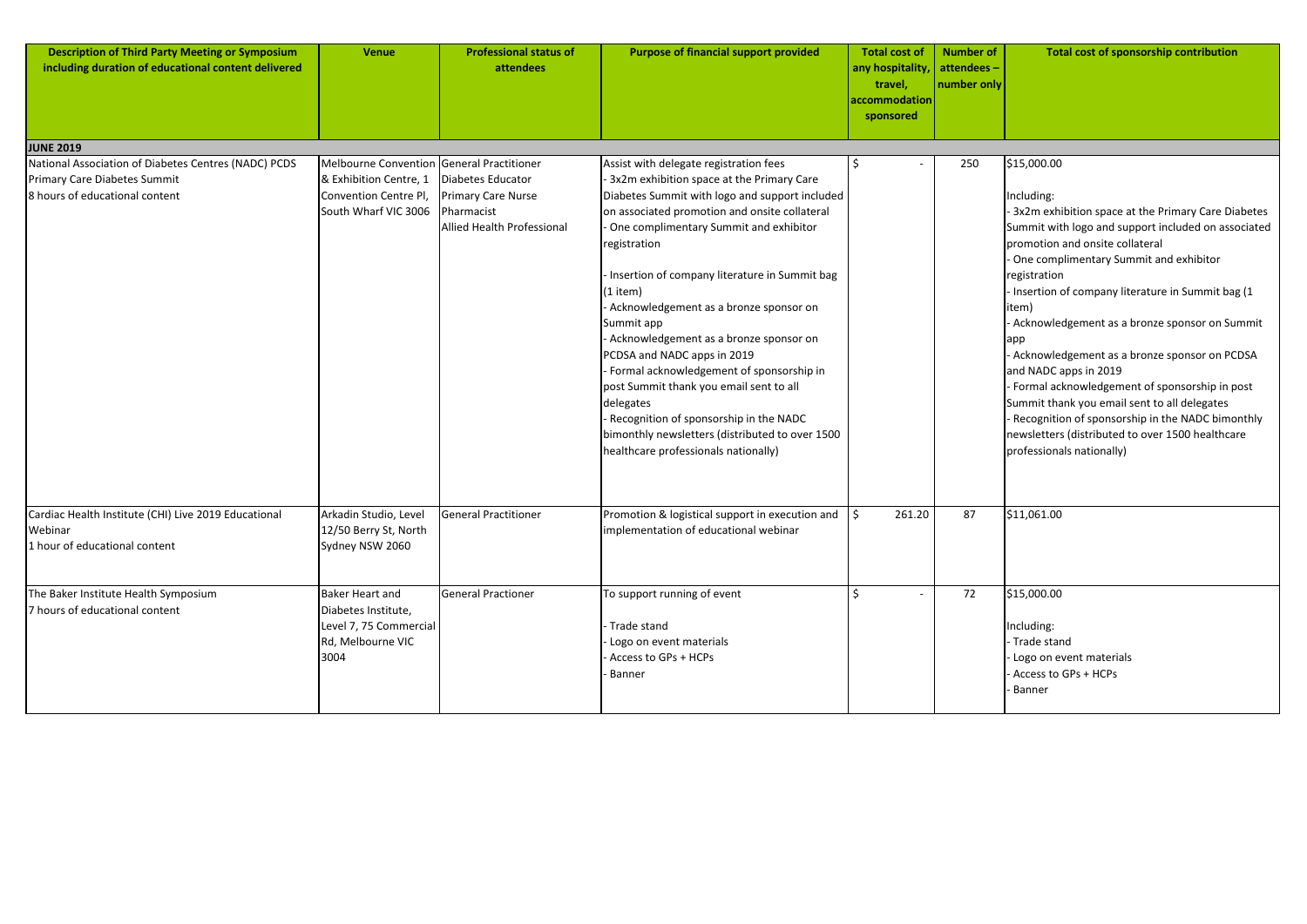| <b>Description of Third Party Meeting or Symposium</b><br>including duration of educational content delivered                                                                  | <b>Venue</b>                                                                          | <b>Professional status of</b><br>attendees                                       | <b>Purpose of financial support provided</b>                                                                                                                                                                                                                                                                                                                                                                                                                                                                                                                          | <b>Total cost of</b><br>any hospitality,<br>travel,<br>accommodation<br>sponsored | <b>Number of</b><br>attendees-<br>number only | Total cost of sponsorship contribution                                                                                                                                                                                                                                                                                                                                                                                                                                                                                                                          |
|--------------------------------------------------------------------------------------------------------------------------------------------------------------------------------|---------------------------------------------------------------------------------------|----------------------------------------------------------------------------------|-----------------------------------------------------------------------------------------------------------------------------------------------------------------------------------------------------------------------------------------------------------------------------------------------------------------------------------------------------------------------------------------------------------------------------------------------------------------------------------------------------------------------------------------------------------------------|-----------------------------------------------------------------------------------|-----------------------------------------------|-----------------------------------------------------------------------------------------------------------------------------------------------------------------------------------------------------------------------------------------------------------------------------------------------------------------------------------------------------------------------------------------------------------------------------------------------------------------------------------------------------------------------------------------------------------------|
| Diabetes Update by Innovating Pty Ltd<br>6 hours of educational content                                                                                                        | <b>Hotel Grand</b><br>Chancellor, 23<br>Leichhardt St, Brisbane<br>City QLD 4000      | <b>General Practitioner</b>                                                      | Trade display, Room rental, audio visual<br>Workshop included in program<br>Verbal recognition during the conference<br><b>Exhibition space</b><br>Logo on all generic conference slides (displayed<br>at start of conference and during breaks)<br>Advertisement in electronic conference notes<br>Logo on delegate name tag                                                                                                                                                                                                                                         | \$.                                                                               | 80                                            | \$5,000<br>Including:<br>Workshop included in program<br>Verbal recognition during the conference<br><b>Exhibition space</b><br>Logo on all generic conference slides (displayed at<br>start of conference and during breaks)<br>Advertisement in electronic conference notes<br>Logo on delegate name tag                                                                                                                                                                                                                                                      |
| Concord repatriation general hospital, Sydney Area<br><b>Health District</b><br>1 hour of educational content                                                                  | Concord Hospital,<br>Medical Building, Level<br>7, Hospital Road,<br>Concord NSW 2137 | Endocrinologist<br>Diabetes Educator<br><b>Nurse</b><br><b>Medical Registrar</b> | Food and beverage                                                                                                                                                                                                                                                                                                                                                                                                                                                                                                                                                     | 300.00                                                                            | 20                                            | \$300.00<br>Including:<br>Food and beverage                                                                                                                                                                                                                                                                                                                                                                                                                                                                                                                     |
| 2019 Australian Atherosclerosis Society Clinical<br>Masterclass<br>Clinical education program designed by the Clinical<br>Council of the AAS<br>9 hours of educational content | Amora Riverside Hotel, Physician<br>649 Bridge Rd,<br>Richmond VIC 3121               | Cardiologist<br>Endocrinologist<br>Lipidologist<br>Nephrologist                  | To support running of event<br>2 x complimentary meeting registrations, which<br>include 2 staff attendees at the Clinical<br>Masterclass<br>All food and beverage at Clinical Masterclass<br>Allocated space for two pull up banners in the<br>pre-function area of the clinical meeting.<br>Sponsor logo to be displayed on delegates'<br>online registration sites for the meeting with link<br>to company website.<br>Acknowledgement as major education partner<br>on all materials, holding slides, banners and<br>other materials, including society websites. |                                                                                   | 63                                            | \$20,000.00<br>Including:<br>2 x complimentary meeting registrations, which<br>nclude 2 staff attendees at the Clinical Masterclass<br>All food and beverage at Clinical Masterclass<br>Allocated space for two pull up banners in the pre-<br>function area of the clinical meeting.<br>Sponsor logo to be displayed on delegates' online<br>egistration sites for the meeting with link to company<br>website.<br>Acknowledgement as major education partner on all<br>materials, holding slides, banners and other materials,<br>including society websites. |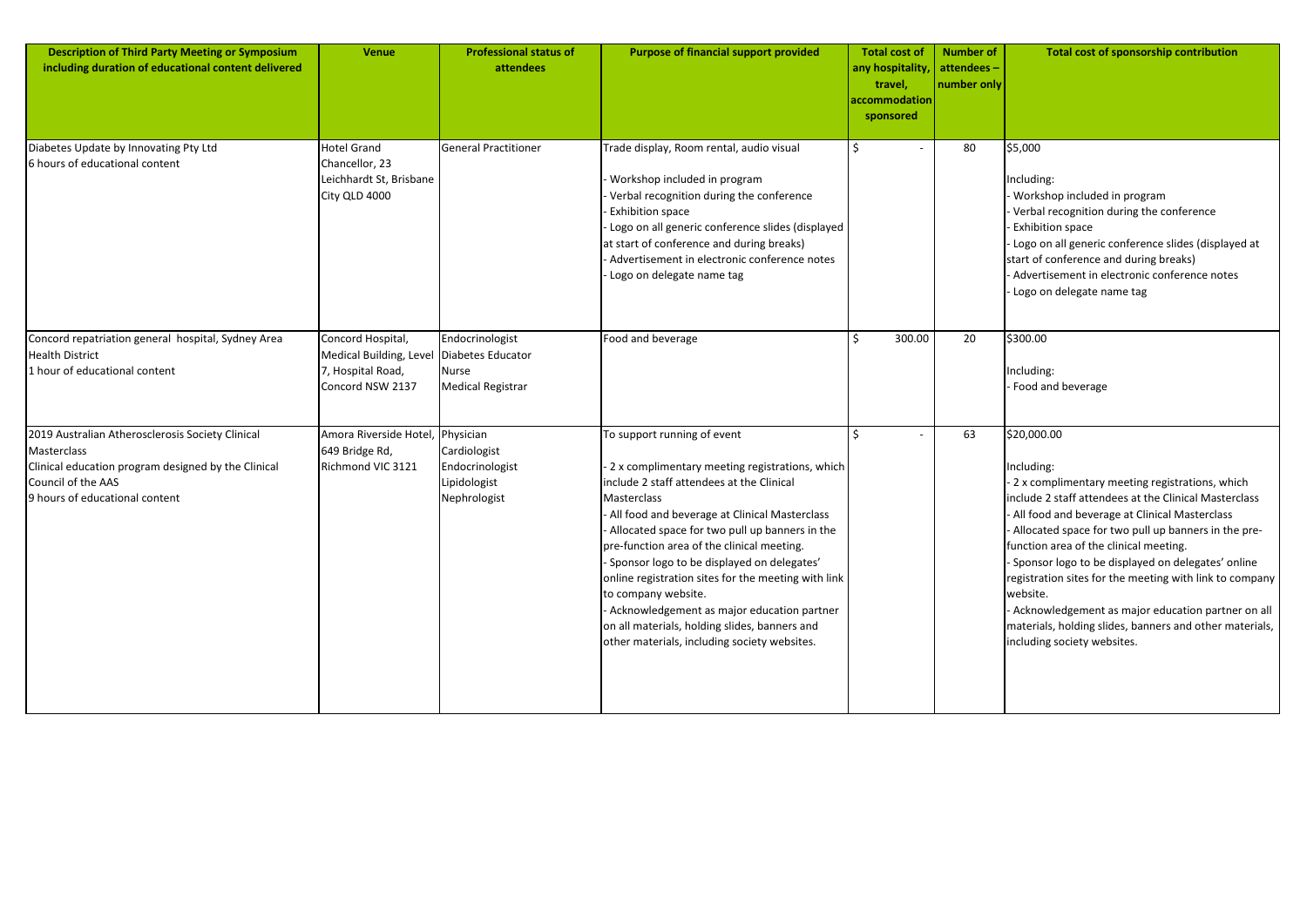| <b>Description of Third Party Meeting or Symposium</b><br>including duration of educational content delivered                                                                                                         | <b>Venue</b>                                                                                                                                                               | <b>Professional status of</b><br>attendees                                    | <b>Purpose of financial support provided</b>                                                                                                                                                                                                                                                                                                                                                                                                                                                                                                                                                                                                                                            | <b>Total cost of</b><br>any hospitality,<br>travel,<br>accommodation<br>sponsored | <b>Number of</b><br>attendees -<br>number only | Total cost of sponsorship contribution                                                                                                                                                                                                                                                                                                                                                                                                                                                                                                                                                                                                             |
|-----------------------------------------------------------------------------------------------------------------------------------------------------------------------------------------------------------------------|----------------------------------------------------------------------------------------------------------------------------------------------------------------------------|-------------------------------------------------------------------------------|-----------------------------------------------------------------------------------------------------------------------------------------------------------------------------------------------------------------------------------------------------------------------------------------------------------------------------------------------------------------------------------------------------------------------------------------------------------------------------------------------------------------------------------------------------------------------------------------------------------------------------------------------------------------------------------------|-----------------------------------------------------------------------------------|------------------------------------------------|----------------------------------------------------------------------------------------------------------------------------------------------------------------------------------------------------------------------------------------------------------------------------------------------------------------------------------------------------------------------------------------------------------------------------------------------------------------------------------------------------------------------------------------------------------------------------------------------------------------------------------------------------|
| <b>JULY 2019</b>                                                                                                                                                                                                      |                                                                                                                                                                            |                                                                               |                                                                                                                                                                                                                                                                                                                                                                                                                                                                                                                                                                                                                                                                                         |                                                                                   |                                                |                                                                                                                                                                                                                                                                                                                                                                                                                                                                                                                                                                                                                                                    |
| ANZ LCNF - Lung Cancer Nurses workshop<br>Nursing and Allied Health Workshop: 'Challenges and<br>Management of Lung Cancer and Mesothelioma in the<br>Rural and Regional Setting'<br>7.5 hours of educational content | Club Taree, 121<br>Wingham Road, Taree<br><b>NSW 2430</b>                                                                                                                  | <b>General Practitioner</b><br>Oncologist<br>Lung Nurse                       | Funds raised will go towards support of the day $\parallel$<br>via:<br>Covering running costs of the workshop/s such<br>as food and beverages, venue hire and<br>resourcing, allowing more attendees to access<br>learning through free entrance<br>Creation of travel scholarships to broaden the<br>reach of learning<br>Inclusive of:<br>An acknowledgment of support and placement<br>of the company logo on all Workshop<br>communications and materials<br>The opportunity to place a non-promotional<br>stand providing medical/scientific information at<br>the venue for the workshop at both events.<br>Attendance of company representatives at the<br>workshop as observers | Ŝ                                                                                 | 75                                             | \$3,000.00<br>Including:<br>- Covering running costs of the workshop/s such as<br>food and beverages, venue hire and resourcing,<br>allowing more attendees to access learning through<br>free entrance<br>Creation of travel scholarships to broaden the reach<br>of learning<br>Inclusive of:<br>An acknowledgment of support and placement of the<br>company logo on all Workshop communications and<br>materials<br>- The opportunity to place a non-promotional stand<br>providing medical/scientific information at the venue<br>for the workshop at both events.<br>- Attendance of company representatives at the<br>workshop as observers |
| Thoracic Society of Australia and New Zealand WA Annual<br><b>Scientific Meeting</b><br>14 hours of educational content<br>Victorian/Tasmanian Quality in Diabetes Care meeting<br>4.5 hours of educational content   | <b>West Australian</b><br>Institute of<br>Management, 76<br>Birkdale Street, Floreat Nurse<br>WA 6014<br>The Pullman Albert<br>Park, 65 Queens Rd,<br>Albert Park VIC 3004 | Respiratory Physician<br>Trainee<br>Registrar<br>Scientist<br>Endocrinologist | Hospitality (food, beverages and room hire)<br>Food and beverage, Audio Visual equipment, car $\frac{1}{5}$<br>parking                                                                                                                                                                                                                                                                                                                                                                                                                                                                                                                                                                  | \$<br>4,780.00                                                                    | 80<br>42                                       | \$1,800.00<br>Food and beverages<br>- Room hire<br>\$4,780.00<br>- Food and beverages<br>- Audio Visual Equipment costs                                                                                                                                                                                                                                                                                                                                                                                                                                                                                                                            |
| Thoracic Society of Australia and New Zealand SA Annual<br><b>Scientific Meeting</b><br>4 hours of educational content                                                                                                | The Jerningham Room<br>Lion Hotel, 161<br>Melbourne Street<br>North Adelaide SA                                                                                            | <b>Respiratory Physician</b><br>Nurse<br><b>Respiratory Scientist</b>         | Hospitality (food, beverages and room hire)                                                                                                                                                                                                                                                                                                                                                                                                                                                                                                                                                                                                                                             | \$                                                                                | 25                                             | - Car Parking<br>\$1,075.00<br>Including:<br>- Food and beverages                                                                                                                                                                                                                                                                                                                                                                                                                                                                                                                                                                                  |
|                                                                                                                                                                                                                       | 5006                                                                                                                                                                       |                                                                               |                                                                                                                                                                                                                                                                                                                                                                                                                                                                                                                                                                                                                                                                                         |                                                                                   |                                                | - Room hire                                                                                                                                                                                                                                                                                                                                                                                                                                                                                                                                                                                                                                        |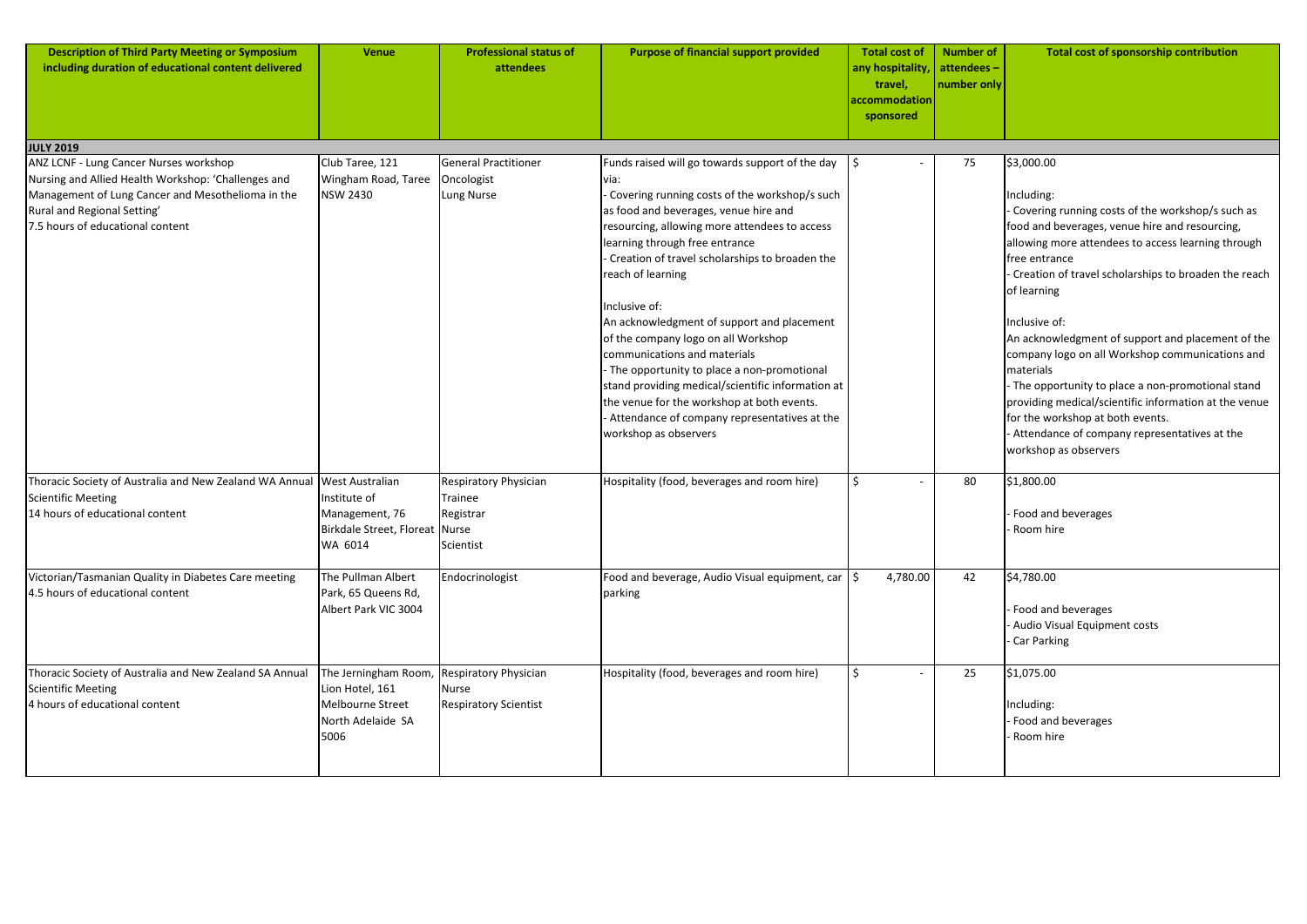| tal cost of<br>hospitality,<br>travel,<br>mmodation<br><b>onsored</b> | <b>Number of</b><br>attendees-<br>number only | <b>Total cost of sponsorship contribution</b>    |
|-----------------------------------------------------------------------|-----------------------------------------------|--------------------------------------------------|
| 000<br>sorship to<br>ort the<br>ing of the<br>erence                  | 55                                            | \$20,000.00                                      |
| 3,800.00                                                              | 50                                            | \$3,800.00<br>Including:<br>- food and beverages |
|                                                                       | 80                                            | \$9,270.00<br>Including:<br>- Food and beverages |

| <b>Description of Third Party Meeting or Symposium</b><br>including duration of educational content delivered                                                                                                                                                                                 | <b>Venue</b>                                                                                          | <b>Professional status of</b><br>attendees                                                  | <b>Purpose of financial support provided</b>                                                                                                                                    | <b>Total cost of</b><br>any hospitality<br>travel,<br>accommodation<br>sponsored | <b>Number of</b><br>attendees-<br>number only | Total c                                          |
|-----------------------------------------------------------------------------------------------------------------------------------------------------------------------------------------------------------------------------------------------------------------------------------------------|-------------------------------------------------------------------------------------------------------|---------------------------------------------------------------------------------------------|---------------------------------------------------------------------------------------------------------------------------------------------------------------------------------|----------------------------------------------------------------------------------|-----------------------------------------------|--------------------------------------------------|
| Florey Think Tank This meeting is an annual meeting in<br>the national stroke clinical and translational research<br>landscape. The meeting involves 80 leading experts and<br>focuses on new directions in stroke covering the hot<br>topics and important issues.<br>12 hours of education. | Silverwater Conference Stroke Physicians and<br>Centre, 17 Potters Hill<br>Road, San Remo VIC<br>3925 | Researchers                                                                                 | Sponsorship to support the running of the<br>Conference                                                                                                                         | \$20,000<br>Sponsorship to<br>support the<br>running of the<br>Conference        | 55                                            | \$20,000.00                                      |
| Australian Atherosclerosis Society Queensland Branch<br><b>Scientific Meeting</b><br>2 hours of educational content                                                                                                                                                                           | Emporium Hotel, 267<br>Grey Street, South<br><b>Brisbane</b>                                          | Cardiologist<br>Endocrinologist<br>General Physician                                        | Catering<br>Education support for 3rd party Medical Society,<br>Relevant discussion in relevant therapeutic area,<br>engagement with key cardiologists and<br>endocrinologists. | 3,800.00                                                                         | 50                                            | \$3,800.00<br>Including:<br>food and beve        |
| Thoracic Society of Australia and New Zealand VIC Branch<br><b>Meeting</b><br>3 hours of educational content                                                                                                                                                                                  | Fenix Events, 680<br>Victoria Street,<br>Richmond VIC 3121                                            | Respiratory physician<br>Advanced trainee<br><b>I</b> Nurse<br><b>Respiratory scientist</b> | Catering (food and beverages)                                                                                                                                                   |                                                                                  | 80                                            | \$9,270.00<br>Including:<br><b>Food and beve</b> |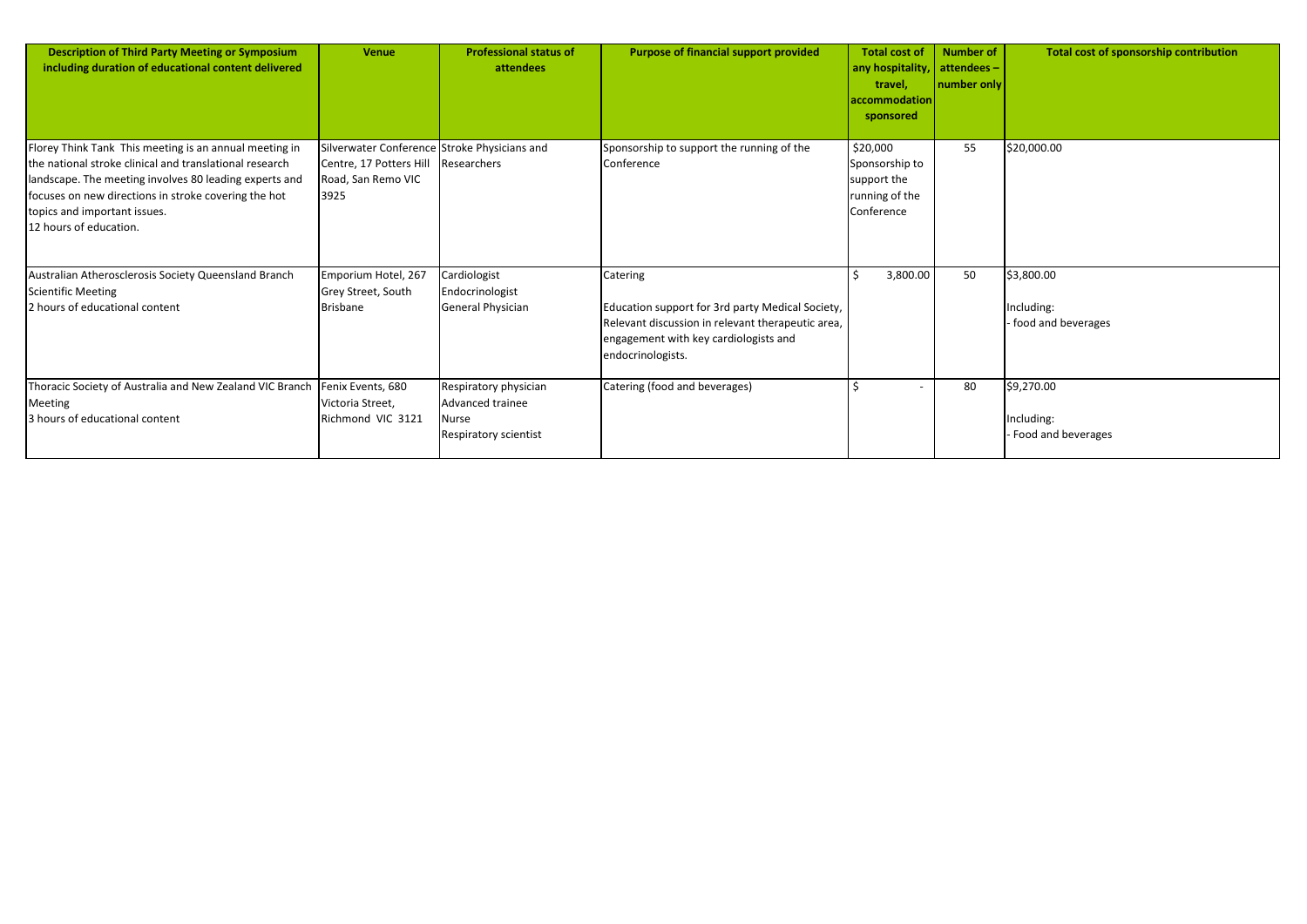| <b>Description of Third Party Meeting or Symposium</b><br>including duration of educational content delivered                                                                                                                                             | <b>Venue</b>                                                                                         | <b>Professional status of</b><br>attendees                                                                                          | <b>Purpose of financial support provided</b>                                                                                                                                                                                                                                                                                                                                                                                                                                                      | <b>Total cost of</b><br>any hospitality,<br>travel,<br>accommodation<br>sponsored | <b>Number of</b><br>attendees-<br>number only | <b>Total cost of sponsorship contribution</b>                                                                                                                                                                                                                                                                                                                                             |
|-----------------------------------------------------------------------------------------------------------------------------------------------------------------------------------------------------------------------------------------------------------|------------------------------------------------------------------------------------------------------|-------------------------------------------------------------------------------------------------------------------------------------|---------------------------------------------------------------------------------------------------------------------------------------------------------------------------------------------------------------------------------------------------------------------------------------------------------------------------------------------------------------------------------------------------------------------------------------------------------------------------------------------------|-----------------------------------------------------------------------------------|-----------------------------------------------|-------------------------------------------------------------------------------------------------------------------------------------------------------------------------------------------------------------------------------------------------------------------------------------------------------------------------------------------------------------------------------------------|
| <b>AUGUST 2019</b>                                                                                                                                                                                                                                        |                                                                                                      |                                                                                                                                     |                                                                                                                                                                                                                                                                                                                                                                                                                                                                                                   |                                                                                   |                                               |                                                                                                                                                                                                                                                                                                                                                                                           |
| Dark Heart of Diabetes Baker Meeting<br>2 hours of educational content                                                                                                                                                                                    | Angelo's Cabarita,<br>Prince Edward Park,<br>Phillips St, Cabarita,<br><b>NSW 2137</b>               | <b>General Practioner</b>                                                                                                           | To support running of event<br>Logo on event materials<br><b>Catering and logistics</b>                                                                                                                                                                                                                                                                                                                                                                                                           |                                                                                   | 130                                           | \$15,000.00<br>Including:<br>Logo on event materials<br><b>Catering and logistics</b>                                                                                                                                                                                                                                                                                                     |
| Smart Strokes Bronze Sponsorship - Keynote<br>presentations from international and national speakers, a<br>scientific program based on peer-reviewed submitted<br>abstracts and 'hands-on' workshops and breakfast<br>sessions.<br>15 hours of education. | Crowne Plaza Hunter<br>Valley, 430 Wine<br>Country Drive,<br>Lovedale NSW 2325                       | <b>Nurse</b><br>Physiotherapist<br><b>Occupational Therapists</b><br>Speech Pathologists<br>Dieticians<br>Social Worker<br>Research | Sponsorship to support the running of the<br>Conference                                                                                                                                                                                                                                                                                                                                                                                                                                           | \$5,000<br>Sponsorship of<br>Trade Display                                        | 350                                           | \$5,000.00                                                                                                                                                                                                                                                                                                                                                                                |
| The Cardiac Society of Australia & New Zealand Congress<br>(CSANZ) 2019<br>20 hours of educational content                                                                                                                                                | <b>Adelaide Convention</b><br>Centre, North Terrace,<br>Adelaide, SA 5000                            | Cardiologist                                                                                                                        | Sponsorship to support costs to run event, host<br>educational symposium & trade display<br>Diamond Sponsorship Package:<br><b>Exhibition space</b><br><b>Breakfast symposium</b><br>Lunch Symposium<br>Company logo and profile in the conference<br>handbook, conference website & conference app<br>Company logo on all meeting signage<br>- Use of a Mini Oral Theatre during 2 coffee<br>breaks<br>- 22 complimentary conference registrations<br>- 10 complimentary exhibitor registrations | 2,909.09                                                                          | 1411                                          | \$111,999.00<br>ncluding:<br><b>Exhibition space</b><br><b>Breakfast symposium</b><br>Lunch Symposium<br>Company logo and profile in the conference<br>handbook, conference website & conference app<br>Company logo on all meeting signage<br>Use of a Mini Oral Theatre during 2 coffee breaks<br>22 complimentary conference registrations<br>10 complimentary exhibitor registrations |
| MOGA - Medical Oncology Group of Australia<br>1 hour of educational content                                                                                                                                                                               | <b>National Convention</b><br>Centre, 31 Constitution   members of MOGA<br>Ave, Canberra ACT<br>2601 | Trainee and consultant<br><b>Medical Oncologist</b><br>Surgeon<br>Nurse<br>Pharmacist<br><b>Allied Health Worker</b><br>Researcher  | Boehringer Ingelheim sponsored Breakfast<br>Symposium, inclusive of:<br>- breakfast meeting in conjunction to the MOGA<br>ASM.<br>Logo acknowledgement on the conference<br>website and booklet<br>- Logo and profile on the meeting app (100<br>words)<br>Logo in the ASM Program (booklet and<br>website)                                                                                                                                                                                       | Ś.                                                                                | 26                                            | \$8,000.00<br>Including:<br>breakfast meeting in conjunction to the MOGA ASM.<br>Logo acknowledgement on the conference website<br>and booklet<br>Logo and profile on the meeting app (100 words)<br>Logo in the ASM Program (booklet and website)                                                                                                                                        |

| \$15,000.00                                                                                   |
|-----------------------------------------------------------------------------------------------|
| Including:<br>- Logo on event materials<br>- Catering and logistics                           |
|                                                                                               |
| \$5,000.00                                                                                    |
|                                                                                               |
|                                                                                               |
|                                                                                               |
| \$111,999.00                                                                                  |
| Including:<br>- Exhibition space                                                              |
| - Breakfast symposium                                                                         |
| - Lunch Symposium                                                                             |
| - Company logo and profile in the conference<br>handbook, conference website & conference app |
| - Company logo on all meeting signage                                                         |
| - Use of a Mini Oral Theatre during 2 coffee breaks                                           |
| - 22 complimentary conference registrations                                                   |
| - 10 complimentary exhibitor registrations                                                    |
|                                                                                               |
|                                                                                               |
|                                                                                               |
| \$8,000.00                                                                                    |
|                                                                                               |
| Including:<br>- breakfast meeting in conjunction to the MOGA ASM.                             |
| - Logo acknowledgement on the conference website<br>and booklet                               |
| - Logo and profile on the meeting app (100 words)                                             |
| - Logo in the ASM Program (booklet and website)                                               |
|                                                                                               |
|                                                                                               |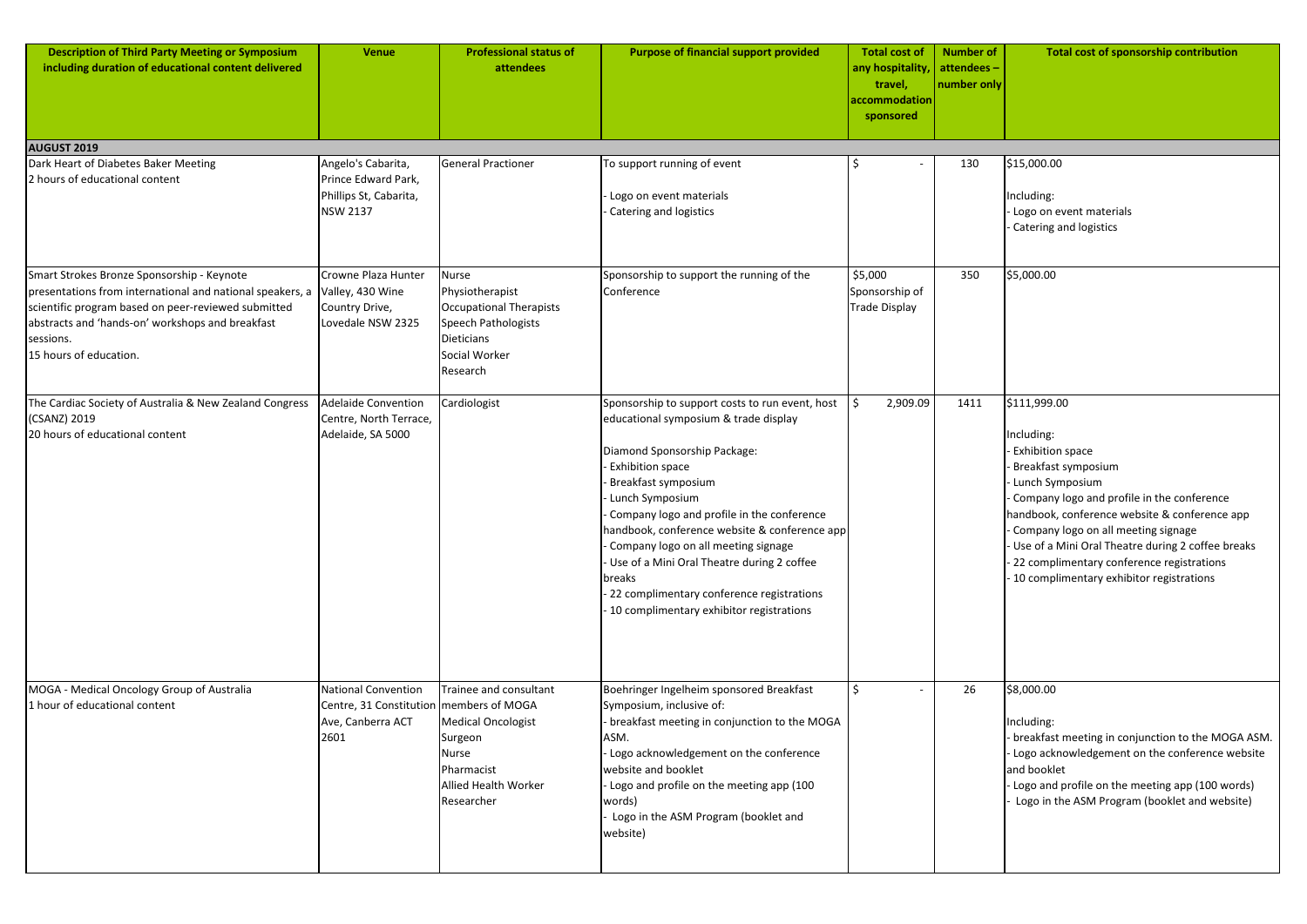| tal cost of          | <b>Number of</b> | <b>Total cost of sponsorship contribution</b>                                                           |
|----------------------|------------------|---------------------------------------------------------------------------------------------------------|
| hospitality,         | attendees-       |                                                                                                         |
| travel,<br>mmodation | number only      |                                                                                                         |
| onsored              |                  |                                                                                                         |
|                      |                  |                                                                                                         |
| 8,000.00             | 460              | \$14,000.00                                                                                             |
|                      |                  | Including:                                                                                              |
|                      |                  | - 3m x 2m booth space and shell structure                                                               |
|                      |                  | - Logo acknowledgement on the conference website<br>and booklet                                         |
|                      |                  | - Logo and profile on the meeting app, with link to                                                     |
|                      |                  | Company website                                                                                         |
|                      |                  | - Two complimentary registrations                                                                       |
|                      |                  | Boehringer Ingelheim sponsored Breakfast                                                                |
|                      |                  | Symposium, inclusive of:                                                                                |
|                      |                  | - breakfast meeting in conjunction to the MOGA ASM.<br>- Logo acknowledgement on the conference website |
|                      |                  | and booklet                                                                                             |
|                      |                  | - Logo and profile on the meeting app (100 words)                                                       |
|                      |                  | - Logo in the ASM Program (booklet and website)                                                         |
|                      |                  |                                                                                                         |
|                      |                  |                                                                                                         |
|                      |                  |                                                                                                         |
| 2,000.00             | 50               | \$2,500.00                                                                                              |
|                      |                  |                                                                                                         |
|                      |                  |                                                                                                         |
|                      |                  |                                                                                                         |
| 30,000.00            | 124              | \$30,000.00                                                                                             |
|                      |                  |                                                                                                         |
|                      |                  |                                                                                                         |
|                      |                  |                                                                                                         |
|                      |                  |                                                                                                         |
|                      |                  |                                                                                                         |
|                      |                  |                                                                                                         |
|                      |                  |                                                                                                         |
|                      |                  |                                                                                                         |
|                      |                  |                                                                                                         |
|                      |                  |                                                                                                         |
|                      |                  |                                                                                                         |

| <b>Description of Third Party Meeting or Symposium</b><br>including duration of educational content delivered                                                                                                                                                                                                                                                                                                                                                                                                                                                                           | <b>Venue</b>                                                                                         | <b>Professional status of</b><br>attendees                                                                                  | <b>Purpose of financial support provided</b>                                                                                                                                                                                                                                                                                                                                                                                                                                                                                                                                                                        |     | <b>Total cost of</b><br>any hospitality<br>travel,<br>accommodation<br>sponsored | <b>Number of</b><br>attendees-<br>number only | Tol                                                                                                                                                                                                                    |
|-----------------------------------------------------------------------------------------------------------------------------------------------------------------------------------------------------------------------------------------------------------------------------------------------------------------------------------------------------------------------------------------------------------------------------------------------------------------------------------------------------------------------------------------------------------------------------------------|------------------------------------------------------------------------------------------------------|-----------------------------------------------------------------------------------------------------------------------------|---------------------------------------------------------------------------------------------------------------------------------------------------------------------------------------------------------------------------------------------------------------------------------------------------------------------------------------------------------------------------------------------------------------------------------------------------------------------------------------------------------------------------------------------------------------------------------------------------------------------|-----|----------------------------------------------------------------------------------|-----------------------------------------------|------------------------------------------------------------------------------------------------------------------------------------------------------------------------------------------------------------------------|
| MOGA - Medical Oncology Group of Australia<br>28 hours of educational content                                                                                                                                                                                                                                                                                                                                                                                                                                                                                                           | <b>National Convention</b><br>Centre, 31 Constitution   members of MOGA<br>Ave, Canberra ACT<br>2601 | Trainee and consultant<br>Medical Oncologist<br>Surgeon<br><b>Nurse</b><br>Pharmacist<br>Allied Health Worker<br>Researcher | Sponsorship to support costs to run event &<br>trade display, inclusive of:<br>3m x 2m booth space and shell structure<br>Logo acknowledgement on the conference<br>website and booklet<br>- Logo and profile on the meeting app, with link<br>to Company website<br>- Two complimentary registrations<br>Boehringer Ingelheim sponsored Breakfast<br>Symposium, inclusive of:<br>breakfast meeting in conjunction to the MOGA<br>ASM.<br>Logo acknowledgement on the conference<br>website and booklet<br>- Logo and profile on the meeting app (100<br>words)<br>Logo in the ASM Program (booklet and<br>website) | \$  | 8,000.00                                                                         | 460                                           | \$14,000.00<br>Including:<br>$3m \times 2m$<br>Logo ackr<br>and bookle<br>Logo and<br>Company v<br>· Two com <sub>l</sub><br>Boehringer<br>Symposium<br>breakfast<br>Logo ackr<br>and bookle<br>Logo and<br>Logo in th |
| Asia Pacific Diabetes and Obesity Study Group annual<br>meeting<br>18 hours of educational content                                                                                                                                                                                                                                                                                                                                                                                                                                                                                      | Sydney International<br>Convention Centre, 14<br>Darling Dr, Sydney<br><b>NSW 2000</b>               | Scientist                                                                                                                   | Sponsorship of the Asia-Pacific Diabetes and<br><b>Obesity Meeting</b>                                                                                                                                                                                                                                                                                                                                                                                                                                                                                                                                              | \$  | 2,000.00                                                                         | 50                                            | \$2,500.00                                                                                                                                                                                                             |
| Sponsorship of Australian Rare Lung Disease Short Course<br>16 hours of educational content.<br>The Australian Rare Lung Diseases short course aims to<br>provide access to the most up-to-date advances in the<br>treatment and management of rare lung diseases. This<br>two-day short course features international and local<br>experts in the field and connects health professionals to<br>the latest cutting-edge knowledge and developments.<br>Boehringer Ingelheim was not responsible for selecting<br>the venue, inviting attendees or organising the education<br>content. | RACV City Club, 501<br>Bourke St, Melbourne<br><b>VIC 3000</b>                                       | Respiratory Physician                                                                                                       | Sponsorship to support costs to run event &<br>sponsorship of educational session. Educational<br>session is independent of Boehringer Ingelheim.                                                                                                                                                                                                                                                                                                                                                                                                                                                                   | \$. | 30,000.00                                                                        | 124                                           | \$30,000.00                                                                                                                                                                                                            |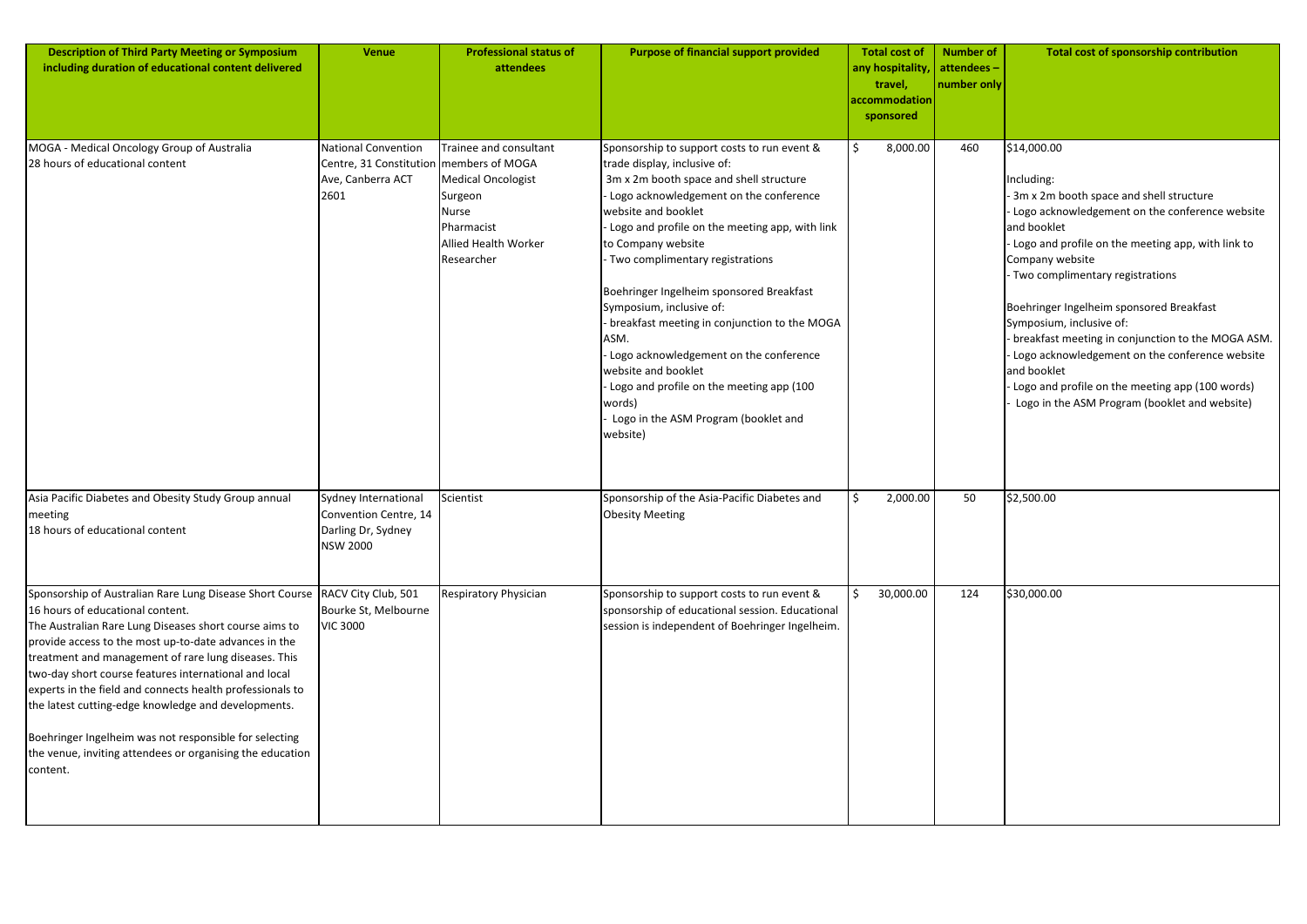| <b>Description of Third Party Meeting or Symposium</b><br>including duration of educational content delivered                                                                                                                                                                                                                                                                                                                      | <b>Venue</b>                                                                           | <b>Professional status of</b><br>attendees                                               | <b>Purpose of financial support provided</b>                                                                                                                                                                                                                                                                                                                                                                                                                                                                                                                                                                    | <b>Total cost of</b><br>any hospitality,<br>travel,<br>accommodation<br>sponsored | <b>Number of</b><br>attendees-<br>number only | <b>Total cost of sponsorship contribution</b>                                                                                                                                                                                                                                                                                                                                                                                                                                                                                                                                                                   |
|------------------------------------------------------------------------------------------------------------------------------------------------------------------------------------------------------------------------------------------------------------------------------------------------------------------------------------------------------------------------------------------------------------------------------------|----------------------------------------------------------------------------------------|------------------------------------------------------------------------------------------|-----------------------------------------------------------------------------------------------------------------------------------------------------------------------------------------------------------------------------------------------------------------------------------------------------------------------------------------------------------------------------------------------------------------------------------------------------------------------------------------------------------------------------------------------------------------------------------------------------------------|-----------------------------------------------------------------------------------|-----------------------------------------------|-----------------------------------------------------------------------------------------------------------------------------------------------------------------------------------------------------------------------------------------------------------------------------------------------------------------------------------------------------------------------------------------------------------------------------------------------------------------------------------------------------------------------------------------------------------------------------------------------------------------|
| The General Practice Education Day 2019<br>8 hours of educational content                                                                                                                                                                                                                                                                                                                                                          | Sydney International<br>Convention Centre, 14<br>Darling Dr, Sydney<br><b>NSW 2000</b> | <b>General Practioner</b>                                                                | National Platinum Sponsorship Package for 2019   \$<br>to support cost for workshop and trade display<br>Sponsor Logo<br>e-satchel and hardcopy satchel inserts<br><b>Complimentary Registrations</b><br><b>Healthed Event App</b><br>Post conference mail out<br><b>E-newsletter Advertising</b><br>Stand<br><b>Banners</b><br>Company Marketing material                                                                                                                                                                                                                                                      |                                                                                   | 617                                           | \$15,000.00<br>Including:<br>Sponsor Logo<br>e-satchel and hardcopy satchel inserts<br><b>Complimentary Registrations</b><br><b>Healthed Event App</b><br>Post conference mail out<br>E-newsletter Advertising<br>- Stand<br>Banners<br>Company Marketing material                                                                                                                                                                                                                                                                                                                                              |
| HealthEd General Practice Education Day<br>10 hours of educational content                                                                                                                                                                                                                                                                                                                                                         | Sydney International<br>Convention Centre, 14<br>Darling Dr, Sydney<br><b>NSW 2000</b> | <b>General Practitioner</b>                                                              | Platinum Sponsorship<br>Speaker cost included<br>Speakers and topics are selected by the<br>organiser in line with RACGP guidelines to ensure<br>ntegrity of content, relevance and appeal to GPs<br>2x Free standing banners in high traffic areas<br>(positioning selected by Healthed subject to<br><b>RACGP</b><br>approval)<br>1x Perspex banner at catering tables<br>colour Company logo on the cover of the<br>delegate handbook<br>1x Large Prime position exhibition table<br>6x Exhibitor passes at each event<br>Up to 3 brochure or product inserts for the<br>delegate satchels (maximum size A4) |                                                                                   | 617                                           | \$15,000.00<br>Including:<br>- Speaker cost included<br>Speakers and topics are selected by the organiser in<br>line with RACGP guidelines to ensure integrity of<br>content, relevance and appeal to GPs<br>2x Free standing banners in high traffic areas<br>(positioning selected by Healthed subject to RACGP<br>approval)<br>1x Perspex banner at catering tables<br>colour Company logo on the cover of the delegate<br>handbook<br>1x Large Prime position exhibition table<br>- 6x Exhibitor passes at each event<br>Up to 3 brochure or product inserts for the delegate<br>satchels (maximum size A4) |
| Annual Stroke Academy Seminar - This annual meeting is<br>attended by over 100 doctors from around Australia and<br>New Zealand, all of whom are interested in the field of<br>stroke medicine. The faculty is drawn from national key<br>opinion leaders from Australia and New Zealand and the<br>topics are tailored to the needs of pre-vocational and<br>early-career specialists who treat stroke.<br>12 hours of education. | Westin, 111 Mary<br>Street, Brisbane QLD<br>4000                                       | Registrars, trainees and fellows Sponsorship of trade display<br>with interest in stroke |                                                                                                                                                                                                                                                                                                                                                                                                                                                                                                                                                                                                                 | \$25,000<br>Sponsorship of<br>Trade Display                                       | 106                                           | \$25,000.00<br>Including:<br>trade display                                                                                                                                                                                                                                                                                                                                                                                                                                                                                                                                                                      |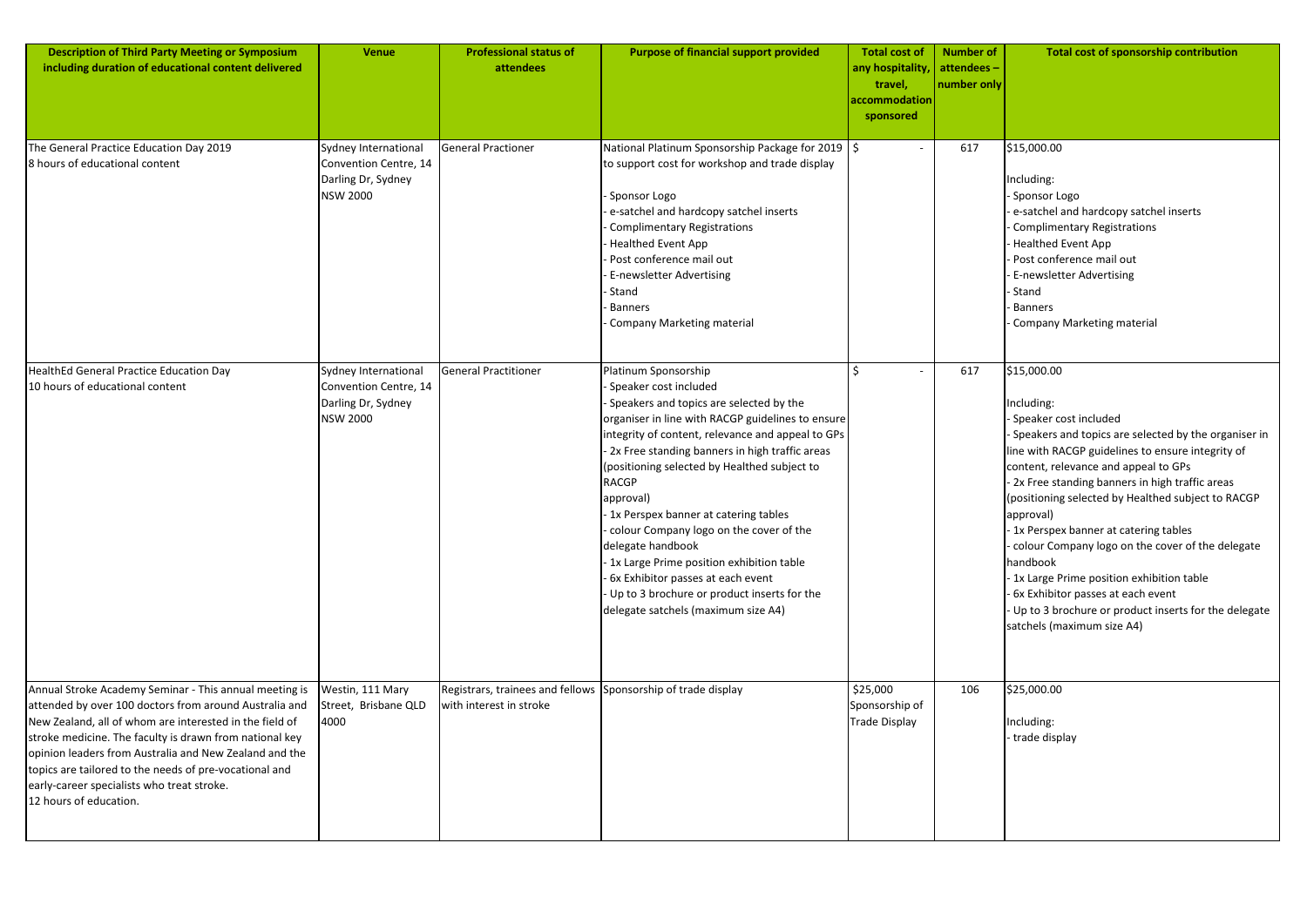| <b>Description of Third Party Meeting or Symposium</b><br>including duration of educational content delivered | <b>Venue</b>                                                                     | <b>Professional status of</b><br>attendees | Purpose of financial support provided                                                                                                                                                                                                                                                       | Total cost of<br>any hospitality,<br>travel,<br>accommodation<br>sponsored | <b>Number of</b><br>attendees-<br>number only | Total cost of sponsorship contribution                                                                                                                             |
|---------------------------------------------------------------------------------------------------------------|----------------------------------------------------------------------------------|--------------------------------------------|---------------------------------------------------------------------------------------------------------------------------------------------------------------------------------------------------------------------------------------------------------------------------------------------|----------------------------------------------------------------------------|-----------------------------------------------|--------------------------------------------------------------------------------------------------------------------------------------------------------------------|
| GenesisCare Education Support<br>2 hours of educational content                                               | Fedele's Ristorante<br>Italiano, 460 Springvale<br>Rd, Glen Waverley VIC<br>3150 | General Practioner                         | Support costs for GP attendees, specialist<br>attendees (speakers), sponsor attendees and<br>GenesisCare hosts plus honoraria for Medical<br>Specialist Speaker<br>- Sponsor name on the invitation<br>- Recognition at the meeting<br>- Attendance of sponsor delegates<br>- Trade display | 4,000.00                                                                   | 40                                            | \$5,000.00<br>ncluding:<br>Speaker honoraria<br>Sponsor name on the invitation<br>Recognition at the meeting<br>Attendance of sponsor delegates<br>- Trade display |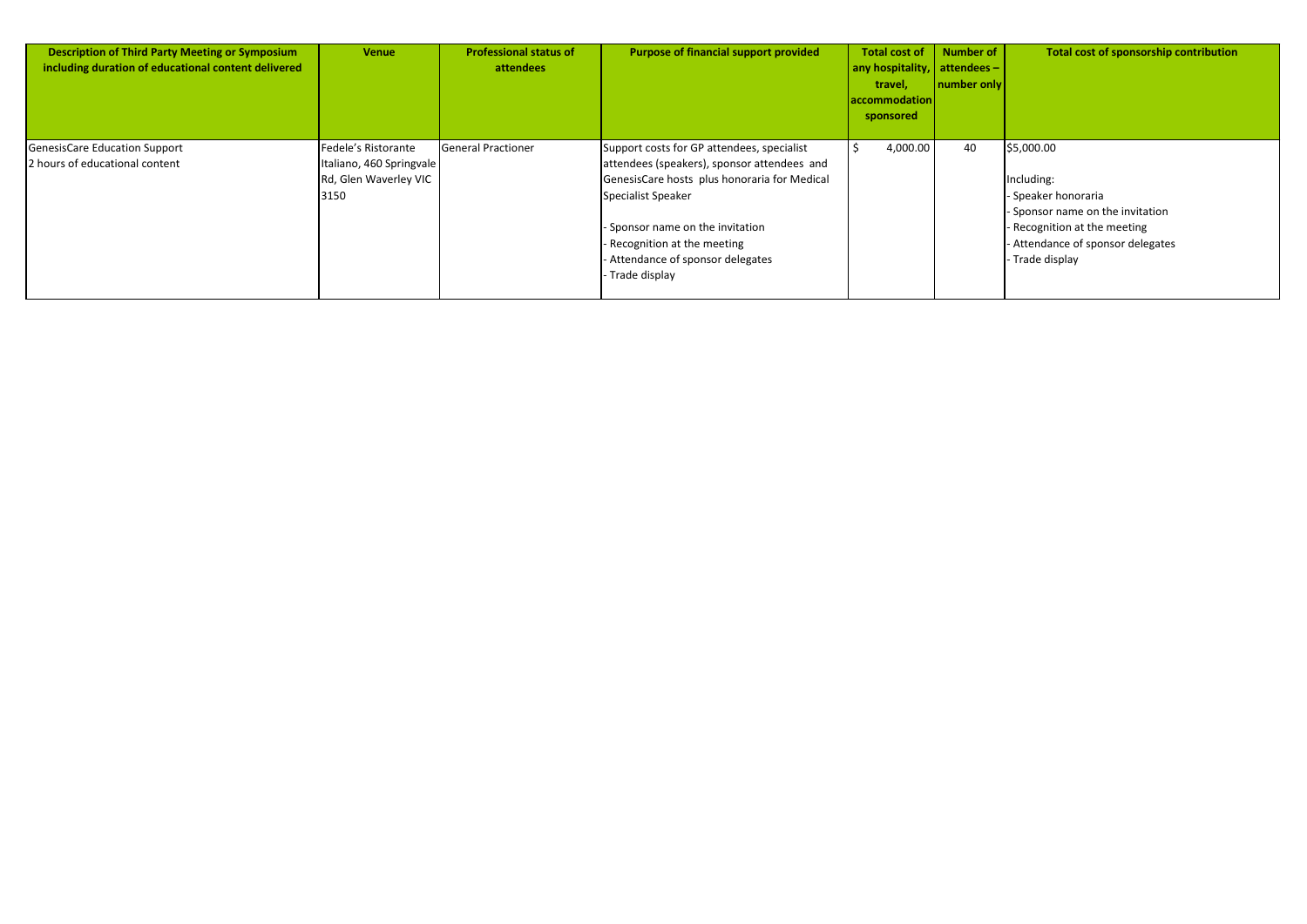| <b>Description of Third Party Meeting or Symposium</b><br>including duration of educational content delivered                                                                                                                                                                                                                                                                | <b>Venue</b>                                                                                             | <b>Professional status of</b><br>attendees                                                                 | <b>Purpose of financial support provided</b>                                                                                                                                                                                                                                     | <b>Total cost of</b><br>any hospitality,<br>travel,<br>accommodation<br>sponsored | <b>Number of</b><br>attendees-<br>number only | Total cost of sponsorship contribution                                                                                                                                         |
|------------------------------------------------------------------------------------------------------------------------------------------------------------------------------------------------------------------------------------------------------------------------------------------------------------------------------------------------------------------------------|----------------------------------------------------------------------------------------------------------|------------------------------------------------------------------------------------------------------------|----------------------------------------------------------------------------------------------------------------------------------------------------------------------------------------------------------------------------------------------------------------------------------|-----------------------------------------------------------------------------------|-----------------------------------------------|--------------------------------------------------------------------------------------------------------------------------------------------------------------------------------|
| <b>SEPTEMBER 2019</b>                                                                                                                                                                                                                                                                                                                                                        |                                                                                                          |                                                                                                            |                                                                                                                                                                                                                                                                                  |                                                                                   |                                               |                                                                                                                                                                                |
| Stroke Society of Australasia Annual Scientific Conference. National Convention<br>28 hours of education.                                                                                                                                                                                                                                                                    | Centre, 31 Constitution Emergency Physician<br>Ave, Canberra ACT<br>2601                                 | <b>Stroke Neurologist</b><br><b>Stroke Nurses</b><br>Researchers<br><b>Interventional Neuroradiologist</b> | Sponsorship of trade display plus sponsorship of<br><b>Stroke Research</b>                                                                                                                                                                                                       | \$20,000<br>conference<br>sponsorship plus<br>\$40,000<br>research grant          | 450                                           | \$60,000.00                                                                                                                                                                    |
| Thoracic Society of Australia and New Zealand SA/NT<br><b>Branch Annual Scientific Meeting</b><br>5.5 hours of educational content                                                                                                                                                                                                                                           | Pullman Hotel, 16<br>Hindmarsh Square,<br>Adelaide SA 5000                                               | <b>Advanced Respiratory Trainee</b><br>Consultant<br>Registrar<br>Scientist<br><b>Nurse</b>                | Gold Sponsorship                                                                                                                                                                                                                                                                 |                                                                                   | 57                                            | \$2,500.00                                                                                                                                                                     |
| General Practioner Conference & Exhibition 2019<br>1 hour of educational content                                                                                                                                                                                                                                                                                             | Brisbane Convention & General Practioner<br>Exhibition Centre,<br>Glenelg St, South<br>Brisbane QLD 4101 |                                                                                                            | Independent medical education sponsorship<br>(content creation, production, marketing, event<br>management, CPD accreditation, reporting,<br>speaker honoraria, travel and accommodation)<br>Opportunity to support clinical care education<br>and training for general practice |                                                                                   | 175                                           | \$58,500.00<br>Including:<br>content creation<br>Production<br>Marketing<br>Event management<br>CPD accreditation<br>Reporting,<br>speaker honoraria, travel and accommodation |
| Rural Cardio Weekend organised by Integrated<br>Cardiovascular Clinical Network - Country Health SA Local<br>Health Network - Educational Weekend supporting the<br>practice of evidence based medicine and continuous<br>quality improvement in the management of<br>cardiovascular disease across regional, rural and remote<br>South Australia.<br>15 hours of education. | Adelaide Pavilion,<br>Veale Gardens, Veale<br>Gardens, South Tce &<br>Peacock Road,<br>Adelaide SA 5000  | <b>GPs and Nurses</b>                                                                                      | Sponsorship to support the running of the<br>Conference                                                                                                                                                                                                                          | $$5,300 -$<br>sponsorship of<br>trade display                                     | 122                                           | \$5,300.00                                                                                                                                                                     |

| \$60,000.00                                                                                                                                                                                  |
|----------------------------------------------------------------------------------------------------------------------------------------------------------------------------------------------|
| \$2,500.00                                                                                                                                                                                   |
| \$58,500.00<br>Including:<br>- content creation<br>- Production<br>- Marketing<br>- Event management<br>- CPD accreditation<br>- Reporting,<br>- speaker honoraria, travel and accommodation |
| \$5,300.00                                                                                                                                                                                   |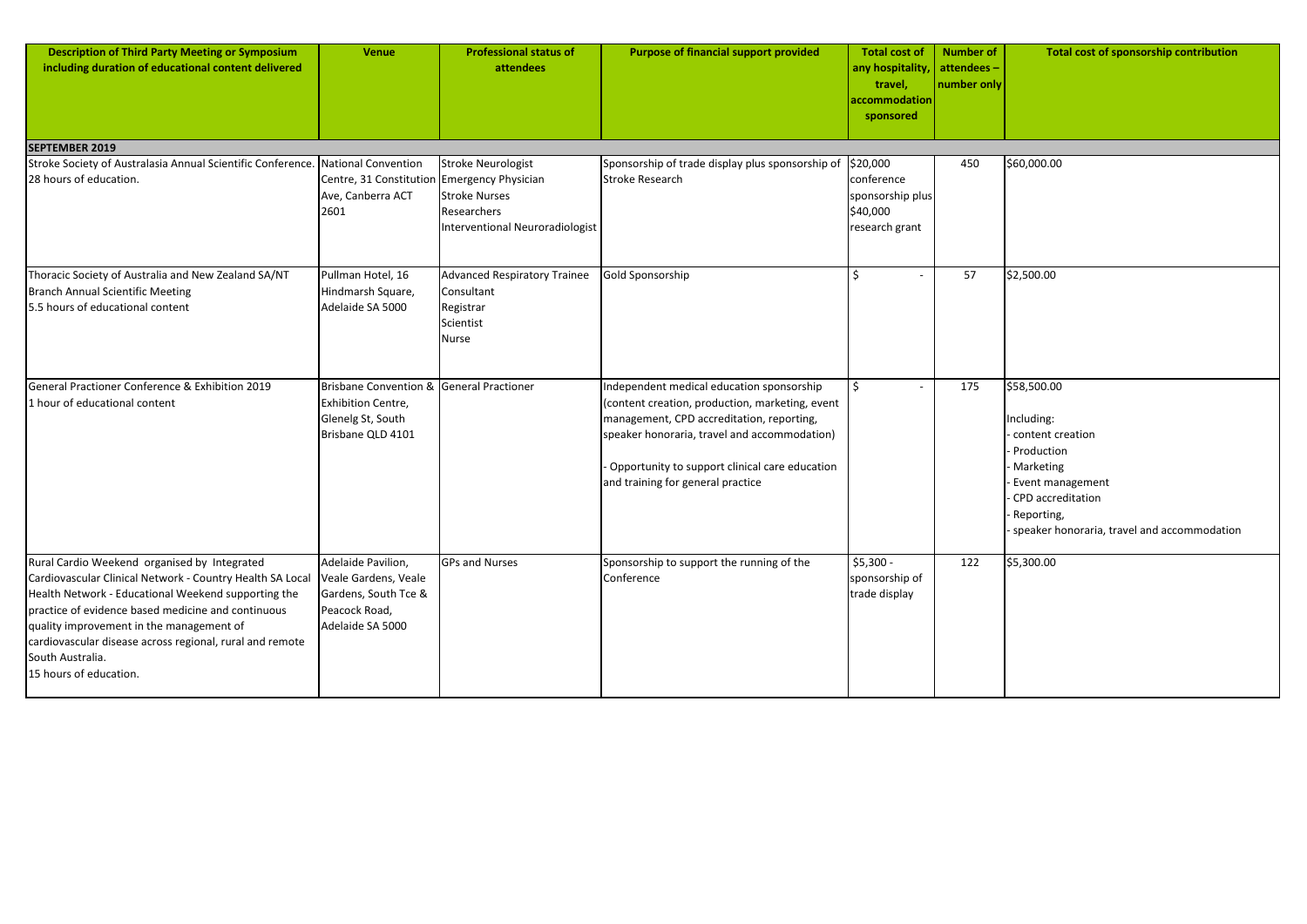| <b>Description of Third Party Meeting or Symposium</b><br>including duration of educational content delivered | <b>Venue</b>                                                              | <b>Professional status of</b><br>attendees | <b>Purpose of financial support provided</b>                                                                                                                                                                                                                                                                                                                                                                                                                                                                                                                                                                         | <b>Total cost of</b><br>any hospitality,<br>travel,<br>accommodation<br>sponsored | <b>Number of</b><br>attendees-<br>number only | <b>Total cost of sponsorship contribution</b>                                                                                                                                                                                                                                                                                                                                                                                                                                                                                                                                                                 |
|---------------------------------------------------------------------------------------------------------------|---------------------------------------------------------------------------|--------------------------------------------|----------------------------------------------------------------------------------------------------------------------------------------------------------------------------------------------------------------------------------------------------------------------------------------------------------------------------------------------------------------------------------------------------------------------------------------------------------------------------------------------------------------------------------------------------------------------------------------------------------------------|-----------------------------------------------------------------------------------|-----------------------------------------------|---------------------------------------------------------------------------------------------------------------------------------------------------------------------------------------------------------------------------------------------------------------------------------------------------------------------------------------------------------------------------------------------------------------------------------------------------------------------------------------------------------------------------------------------------------------------------------------------------------------|
| The General Practice Education Day 2019<br>8 hours of educational content                                     | <b>Adelaide Convention</b><br>Centre, North Terrace,<br>Adelaide, SA 5000 | General Practioner                         | National Platinum Sponsorship Package for 2019   \$<br>to support cost for workshop and trade display<br>Sponsor Logo<br>e-satchel and hardcopy satchel inserts<br><b>Complimentary Registrations</b><br><b>Healthed Event App</b><br>Post conference mail out<br>- E-newsletter Advertising<br>Trade stand<br>Banners<br>Company Marketing material                                                                                                                                                                                                                                                                 |                                                                                   | 201                                           | \$15,000.00<br>Including:<br>Sponsor Logo<br>e-satchel and hardcopy satchel inserts<br><b>Complimentary Registrations</b><br><b>Healthed Event App</b><br>Post conference mail out<br>E-newsletter Advertising<br>Trade stand<br>Banners<br>Company Marketing material                                                                                                                                                                                                                                                                                                                                        |
| <b>HealthEd General Practice Education Day</b><br>10 hours of educational content                             | <b>Adelaide Convention</b><br>Centre, North Terrace,<br>Adelaide SA 5000  | General Practitioner                       | Platinum Sponsorship<br>- Speaker cost included<br>Speakers and topics are selected by the<br>organiser in line with RACGP guidelines to ensure<br>integrity of content, relevance and appeal to GPs<br>2x Free standing banners in high traffic areas<br>(positioning selected by Healthed subject to<br><b>RACGP</b><br>approval)<br>1x Perspex banner at catering tables<br>colour Company logo on the cover of the<br>delegate handbook<br>1x Large Prime position exhibition table<br>- 6x Exhibitor passes at each event<br>Up to 3 brochure or product inserts for the<br>delegate satchels (maximum size A4) |                                                                                   | 201                                           | \$15,000.00<br>Including:<br>- Speaker cost included<br>Speakers and topics are selected by the organiser in<br>line with RACGP guidelines to ensure integrity of<br>content, relevance and appeal to GPs<br>2x Free standing banners in high traffic areas<br>(positioning selected by Healthed subject to RACGP<br>approval)<br>1x Perspex banner at catering tables<br>colour Company logo on the cover of the delegate<br>handbook<br>1x Large Prime position exhibition table<br>6x Exhibitor passes at each event<br>Up to 3 brochure or product inserts for the delegate<br>satchels (maximum size A4) |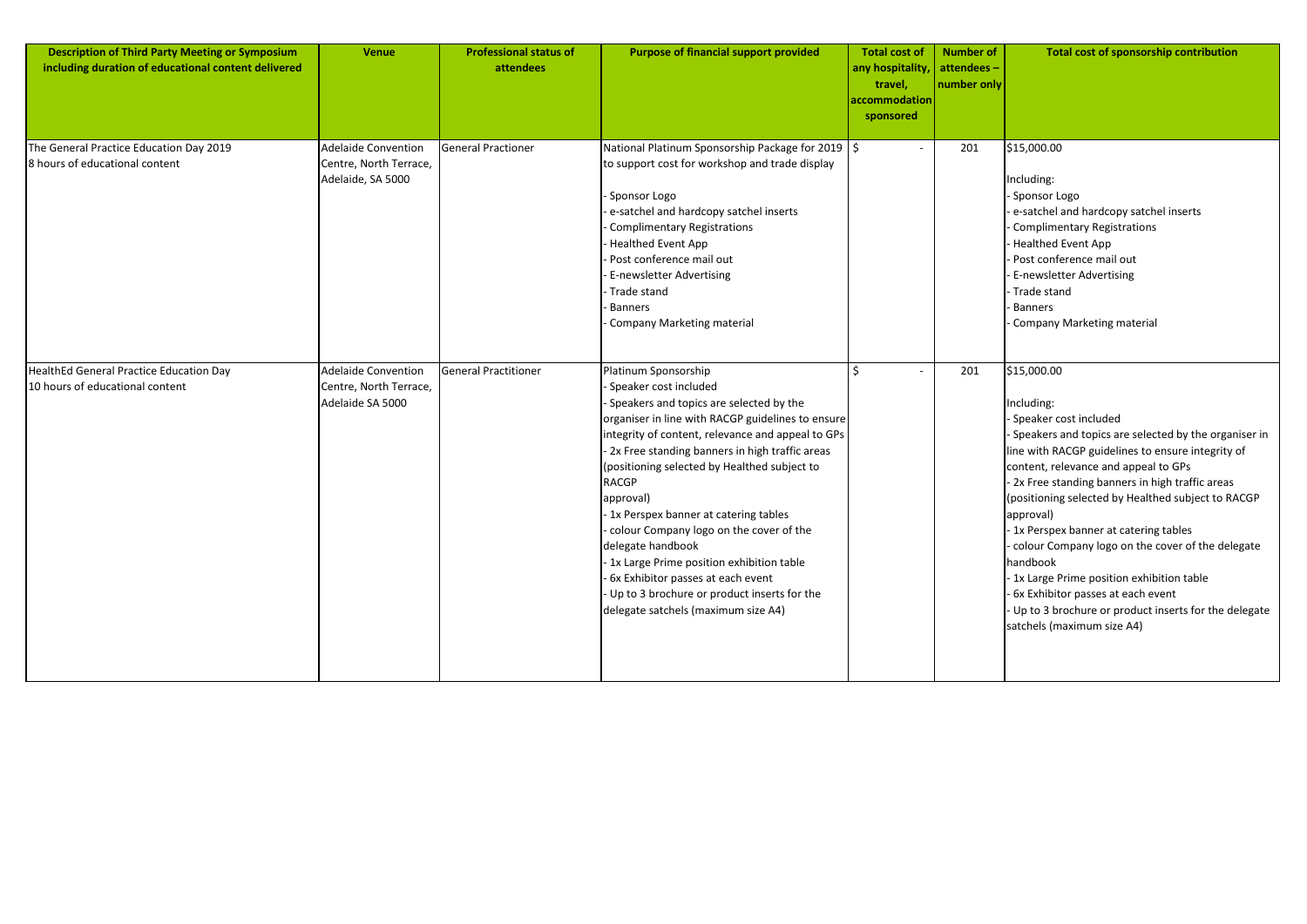| <b>Description of Third Party Meeting or Symposium</b><br>including duration of educational content delivered | <b>Venue</b>                                                              | <b>Professional status of</b><br>attendees                                                                                                                                                                                                                                                          | <b>Purpose of financial support provided</b>                                                                                                                                                                                      | <b>Total cost of</b><br>any hospitality,<br>travel,<br>$ {\sf accommodation} $<br>sponsored | <b>Number of</b><br>attendees-<br>  number only | Total cost of sponsorship contribution                                                                                                                                                                                              |
|---------------------------------------------------------------------------------------------------------------|---------------------------------------------------------------------------|-----------------------------------------------------------------------------------------------------------------------------------------------------------------------------------------------------------------------------------------------------------------------------------------------------|-----------------------------------------------------------------------------------------------------------------------------------------------------------------------------------------------------------------------------------|---------------------------------------------------------------------------------------------|-------------------------------------------------|-------------------------------------------------------------------------------------------------------------------------------------------------------------------------------------------------------------------------------------|
| Australia New Zealand Head & Neck Cancer Society<br>27 hours of educational content                           | <b>Adelaide Convention</b><br>Centre, North Terrace,<br>Adelaide, SA 5000 | Ear, Nose & Throat Surgeons<br>Plastic & Reconstructive<br>Surgeon<br>Head & Neck Surgeon<br>Oral & Maxillofacial Surgeon<br>Oncologist<br>Surgical Oncologists<br><b>Endocrine Surgeon</b><br><b>Radiation Oncologist</b><br>Registrar<br>Speech Pathologist<br>Nurse<br>Dietitian<br>Psychologist | Trade display, inclusive of:<br>One 3m x 3m exhibition booth<br>Complimentary transferable registrations for<br>two company representatives including<br>Acknowledgement as an exhibitor in the<br>provisional and final programs |                                                                                             | 197                                             | \$3,000.00<br>Including:<br>- One 3m x 3m exhibition booth<br>- Complimentary transferable registrations for two<br>company representatives including<br>- Acknowledgement as an exhibitor in the provisional<br>and final programs |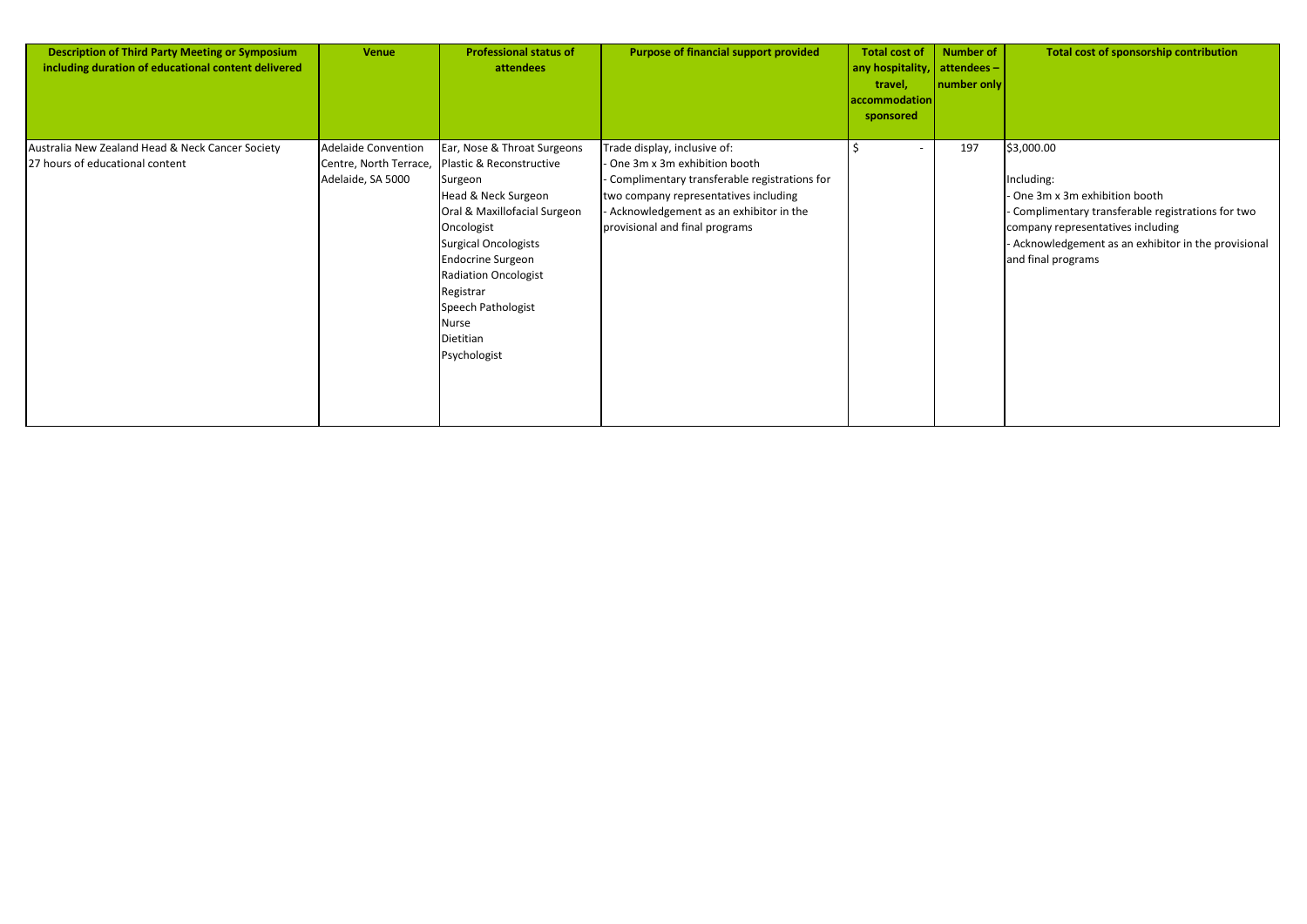| <b>Description of Third Party Meeting or Symposium</b><br>including duration of educational content delivered | <b>Venue</b>                                                                                         | <b>Professional status of</b><br>attendees | <b>Purpose of financial support provided</b>                                                                                                                                                                                                                                                                                                                                                                                                                                                                                                                                                                        | <b>Total cost of</b><br>any hospitality,<br>travel,<br>accommodation<br>sponsored | <b>Number of</b><br>attendees-<br>number only | Total cost of sponsorship contribution                                                                                                                                                                                                                                                                                                                                                                                                                                                                                                                                                                          |
|---------------------------------------------------------------------------------------------------------------|------------------------------------------------------------------------------------------------------|--------------------------------------------|---------------------------------------------------------------------------------------------------------------------------------------------------------------------------------------------------------------------------------------------------------------------------------------------------------------------------------------------------------------------------------------------------------------------------------------------------------------------------------------------------------------------------------------------------------------------------------------------------------------------|-----------------------------------------------------------------------------------|-----------------------------------------------|-----------------------------------------------------------------------------------------------------------------------------------------------------------------------------------------------------------------------------------------------------------------------------------------------------------------------------------------------------------------------------------------------------------------------------------------------------------------------------------------------------------------------------------------------------------------------------------------------------------------|
| OCTOBER 2019                                                                                                  |                                                                                                      |                                            |                                                                                                                                                                                                                                                                                                                                                                                                                                                                                                                                                                                                                     |                                                                                   |                                               |                                                                                                                                                                                                                                                                                                                                                                                                                                                                                                                                                                                                                 |
| <b>Baker GP Symposium</b><br>7 hours of educational content                                                   | <b>Baker Heart and</b><br>Diabetes Institute,<br>Level 7, 75 Commercial<br>Rd, Melbourne VIC<br>3004 | <b>General Practioner</b>                  | To support running of event<br>- Trade stand<br>Logo on event materials<br><b>Banner</b>                                                                                                                                                                                                                                                                                                                                                                                                                                                                                                                            |                                                                                   | 52                                            | \$15,000.00<br>Including:<br>Trade stand<br>Banner                                                                                                                                                                                                                                                                                                                                                                                                                                                                                                                                                              |
| The General Practice Education Day 2019<br>8 hours of educational content                                     | <b>Alice Springs</b><br>Convention Centre, 93<br>Barrett Dr, Alice<br>Springs NT 0870                | <b>General Practioner</b>                  | National Platinum Sponsorship Package for 2019 $\frac{1}{5}$<br>to support cost for workshop and trade display<br>Sponsor Logo<br>e-satchel and hardcopy satchel inserts<br><b>Complimentary Registrations</b><br><b>Healthed Event App</b><br>Post conference mail out<br><b>E-newsletter Advertising</b><br>Stand<br><b>Banners</b><br><b>Company Marketing material</b>                                                                                                                                                                                                                                          | $\overline{\phantom{a}}$                                                          | 566                                           | \$15,000.00<br>Including:<br>Sponsor Logo<br>e-satchel and hardcopy satchel inserts<br><b>Complimentary Registrations</b><br><b>Healthed Event App</b><br>Post conference mail out<br><b>E-newsletter Advertising</b><br>Stand<br>Banners<br>Company Marketing material                                                                                                                                                                                                                                                                                                                                         |
| HealthEd General Practice Education Day<br>10 hours of educational content                                    | Melbourne Convention General Practitioner<br>Centre, South Wharf,<br>Melbourne VIC 3000              |                                            | Platinum Sponsorship<br>Speaker cost included<br>Speakers and topics are selected by the<br>organiser in line with RACGP guidelines to ensure<br>integrity of content, relevance and appeal to GPs<br>2x Free standing banners in high traffic areas<br>(positioning selected by Healthed subject to<br><b>RACGP</b><br>approval)<br>-1x Perspex banner at catering tables<br>colour Company logo on the cover of the<br>delegate handbook<br>- 1x Large Prime position exhibition table<br>6x Exhibitor passes at each event<br>Up to 3 brochure or product inserts for the<br>delegate satchels (maximum size A4) |                                                                                   | 566                                           | \$15,000.00<br>Including:<br>Speaker cost included<br>- Speakers and topics are selected by the organiser in<br>line with RACGP guidelines to ensure integrity of<br>content, relevance and appeal to GPs<br>- 2x Free standing banners in high traffic areas<br>(positioning selected by Healthed subject to RACGP<br>approval)<br>1x Perspex banner at catering tables<br>colour Company logo on the cover of the delegate<br>handbook<br>1x Large Prime position exhibition table<br>6x Exhibitor passes at each event<br>Up to 3 brochure or product inserts for the delegate<br>satchels (maximum size A4) |
| Cardiac Health Institute (CHI) Live 2019 Educational<br>Webinar<br>1 hour of educational content              | Arkadin Studio, Level<br>12/50 Berry St, North<br>Sydney NSW 2060                                    | <b>General Practitioner</b>                | Promotion & logistical support in execution and<br>implementation of educational webinar                                                                                                                                                                                                                                                                                                                                                                                                                                                                                                                            | 289.89                                                                            | 68                                            | \$11,089.00                                                                                                                                                                                                                                                                                                                                                                                                                                                                                                                                                                                                     |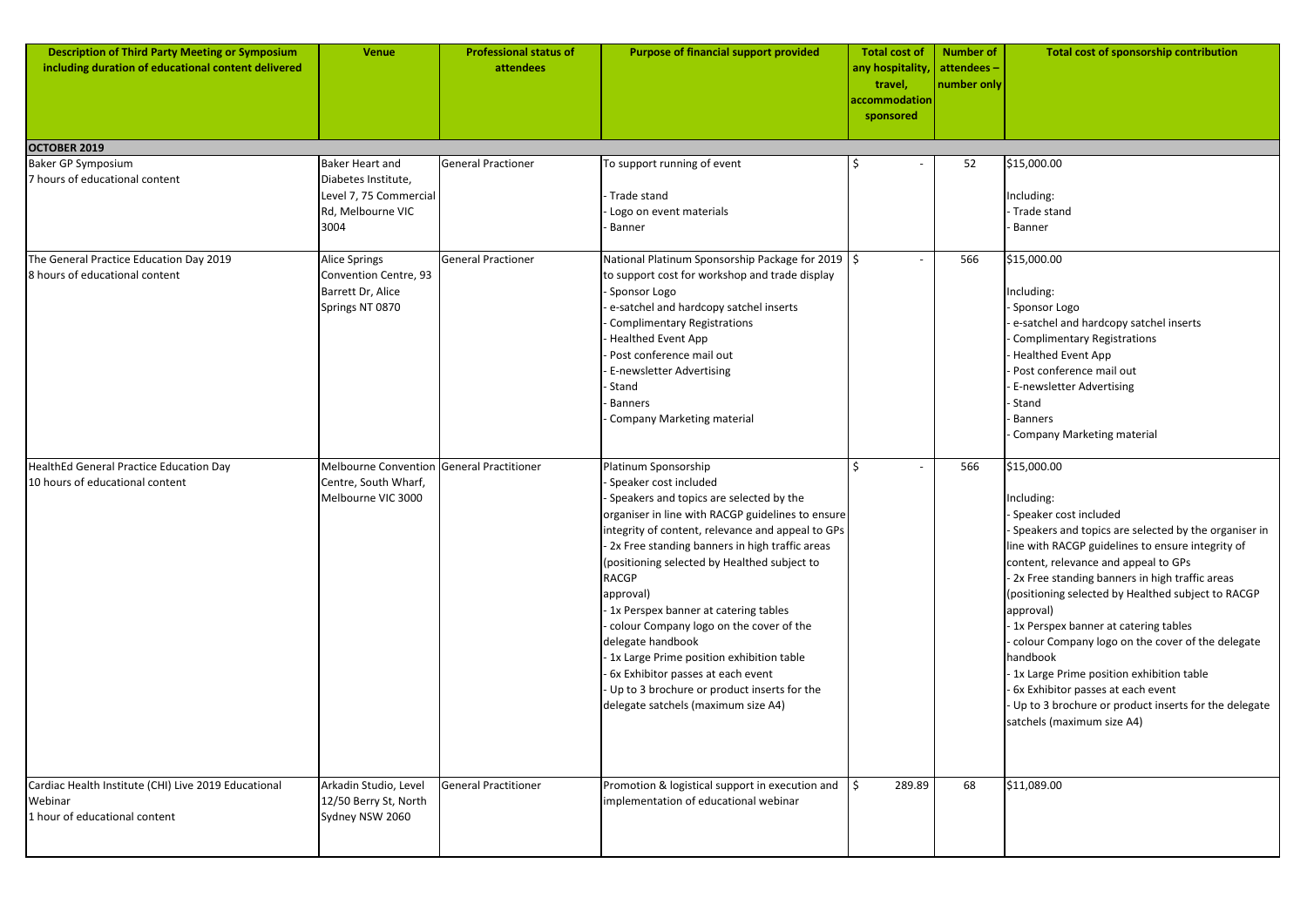| <b>Description of Third Party Meeting or Symposium</b><br>including duration of educational content delivered | <b>Venue</b>                                                                                            | <b>Professional status of</b><br>attendees                                            | <b>Purpose of financial support provided</b>                                                                                                                                                                                                                                                                                                                                                                                                                                                                                                                                                                         | <b>Total cost of</b><br>any hospitality,<br>travel,<br>accommodation<br>sponsored | <b>Number of</b><br>attendees -<br>number only | <b>Total cost of spons</b>                                                                                                                                                                                                                                                                                                                                                                                              |
|---------------------------------------------------------------------------------------------------------------|---------------------------------------------------------------------------------------------------------|---------------------------------------------------------------------------------------|----------------------------------------------------------------------------------------------------------------------------------------------------------------------------------------------------------------------------------------------------------------------------------------------------------------------------------------------------------------------------------------------------------------------------------------------------------------------------------------------------------------------------------------------------------------------------------------------------------------------|-----------------------------------------------------------------------------------|------------------------------------------------|-------------------------------------------------------------------------------------------------------------------------------------------------------------------------------------------------------------------------------------------------------------------------------------------------------------------------------------------------------------------------------------------------------------------------|
| Thoracic Society of Australia and New Zealand NSW/ACT<br><b>Branch</b><br>6 hours of educational content      | Concord Clinical<br>School, Concord<br>Hospital, Hospital Rd,<br>Concord NSW 2139                       | <b>Advanced Respiratory Trainee</b><br>Consultants<br>Registrar<br>Scientist<br>Nurse | Gold Sponsorship                                                                                                                                                                                                                                                                                                                                                                                                                                                                                                                                                                                                     |                                                                                   | 95                                             | \$4,500.00                                                                                                                                                                                                                                                                                                                                                                                                              |
| The General Practice Education Day 2019<br>8 hours of educational content                                     | UQ Centre, University<br>of Queensland, David<br>Theile Olympic Pool,<br>Union Rd, St Lucia QLD<br>4067 | <b>General Practioner</b>                                                             | National Platinum Sponsorship Package for 2019   \$<br>to support cost for workshop and trade display<br>Sponsor Logo<br>e-satchel and hardcopy satchel inserts<br>Complimentary Registrations<br><b>Healthed Event App</b><br>Post conference mail out<br>- E-newsletter Advertising<br>- Stand<br>Banners<br>Company Marketing material                                                                                                                                                                                                                                                                            |                                                                                   | 312                                            | \$15,000.00<br>Including:<br>Sponsor Logo<br>e-satchel and hardcopy sa<br><b>Complimentary Registrati</b><br><b>Healthed Event App</b><br>Post conference mail out<br>E-newsletter Advertising<br>Stand<br><b>Banners</b><br>Company Marketing mate                                                                                                                                                                     |
| HealthEd General Practice Education Day<br>10 hours of educational content                                    | UQ Centre, University<br>of QLD, Building 27A,<br>Union Road, St Lucia<br><b>QLD 4072</b>               | General Practitioner                                                                  | Platinum Sponsorship<br>Speaker cost included<br>Speakers and topics are selected by the<br>organiser in line with RACGP guidelines to ensure<br>integrity of content, relevance and appeal to GPs<br>-2x Free standing banners in high traffic areas<br>(positioning selected by Healthed subject to<br><b>RACGP</b><br>approval)<br>1x Perspex banner at catering tables<br>colour Company logo on the cover of the<br>delegate handbook<br>-1x Large Prime position exhibition table<br>- 6x Exhibitor passes at each event<br>Up to 3 brochure or product inserts for the<br>delegate satchels (maximum size A4) | \$                                                                                | 312                                            | \$15,000.00<br>Including:<br>- Speaker cost included<br>Speakers and topics are s<br>line with RACGP guidelines<br>content, relevance and app<br>-2x Free standing banners i<br>(positioning selected by He<br>approval)<br>- 1x Perspex banner at cate<br>colour Company logo on t<br>handbook<br>-1x Large Prime position ex<br>- 6x Exhibitor passes at eac<br>Up to 3 brochure or prod<br>satchels (maximum size A4 |

|          | <b>Total cost of</b><br>any hospitality, | <b>Number of</b><br>attendees- | <b>Total cost of sponsorship contribution</b>                                                                                                                                                                                                                                                                                                                                                                                                                                                                                                                                                                             |
|----------|------------------------------------------|--------------------------------|---------------------------------------------------------------------------------------------------------------------------------------------------------------------------------------------------------------------------------------------------------------------------------------------------------------------------------------------------------------------------------------------------------------------------------------------------------------------------------------------------------------------------------------------------------------------------------------------------------------------------|
|          | travel,<br>accommodation<br>sponsored    | number only                    |                                                                                                                                                                                                                                                                                                                                                                                                                                                                                                                                                                                                                           |
|          | \$                                       | 95                             | \$4,500.00                                                                                                                                                                                                                                                                                                                                                                                                                                                                                                                                                                                                                |
| 9        | \$                                       | 312                            | \$15,000.00<br>Including:<br>- Sponsor Logo<br>- e-satchel and hardcopy satchel inserts<br>- Complimentary Registrations<br>- Healthed Event App<br>- Post conference mail out<br>- E-newsletter Advertising<br>- Stand<br>- Banners<br>- Company Marketing material                                                                                                                                                                                                                                                                                                                                                      |
| re<br>Ps | \$                                       | 312                            | \$15,000.00<br>Including:<br>- Speaker cost included<br>- Speakers and topics are selected by the organiser in<br>line with RACGP guidelines to ensure integrity of<br>content, relevance and appeal to GPs<br>-2x Free standing banners in high traffic areas<br>(positioning selected by Healthed subject to RACGP<br>approval)<br>- 1x Perspex banner at catering tables<br>- colour Company logo on the cover of the delegate<br>handbook<br>-1x Large Prime position exhibition table<br>- 6x Exhibitor passes at each event<br>- Up to 3 brochure or product inserts for the delegate<br>satchels (maximum size A4) |